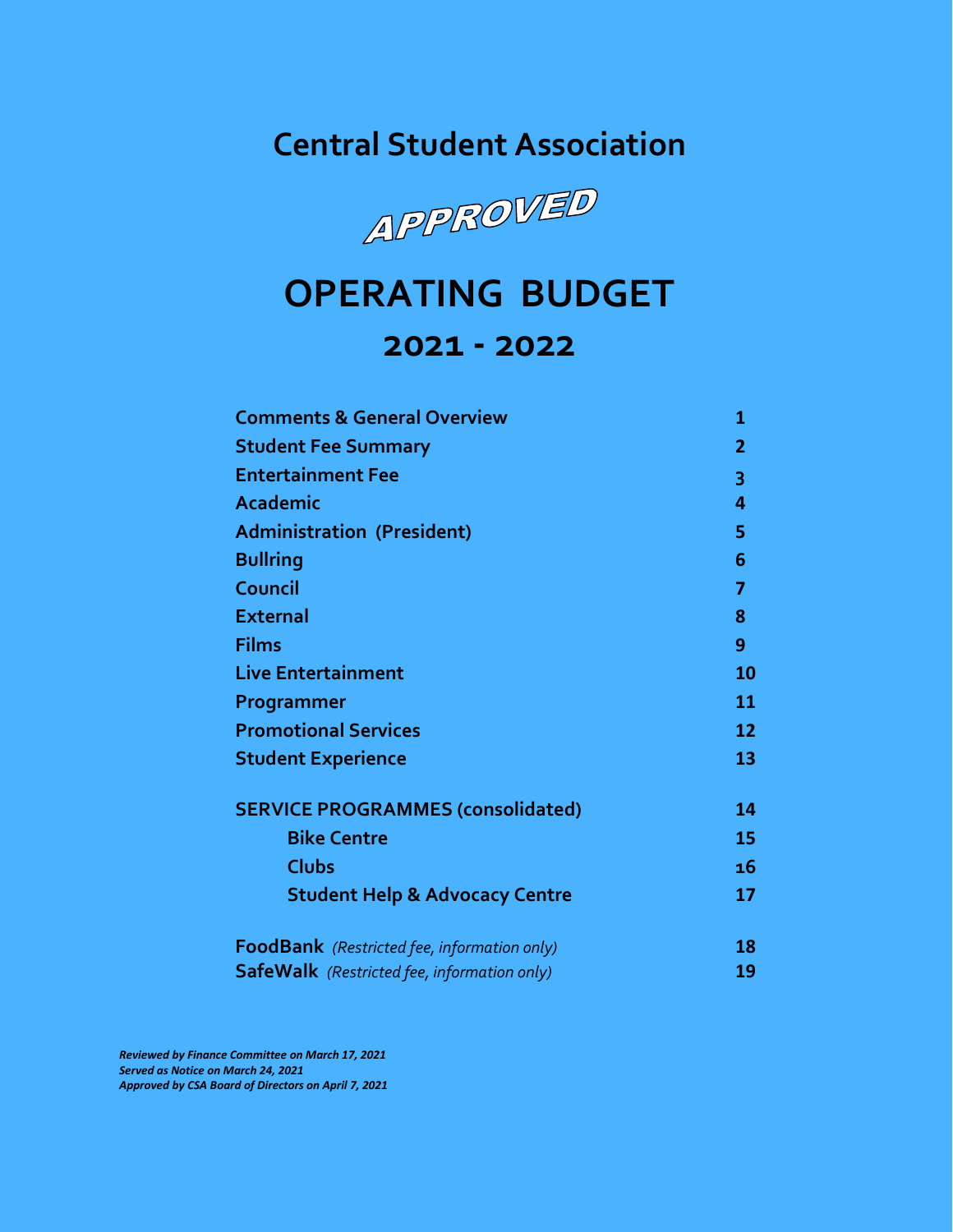# **Comments & General Overview of the 2021-2022 Budget**

The 2021-2022 budget was set in consultation with the CSA Finance Committee and has been reviewed in its entirety by the President and the Executive Committee. On March 17, 2021, the Finance Committee reviewed and recommended forward the proposed budget for presentation to, and approval by, the CSA Board of Directors.

The CSA's operating budget is divided into 13 portfolios: each an area of concentration with an assigned budget holder responsible for overseeing expenses and managing the finances. The President is to be knowledgeable of all aspects of the budget, day to day finances and at all times, to take into consideration the long-term financial sustainability of the CSA, as a not-for-profit organization. Portfolios are expected to be spent out during the fiscal year (May 1 to April 30). Any net revenue remaining at year end is transferred into the CSA's Accumulated Surplus. A portion of the surplus is internally restricted to ensure our long term financial viability. However, the balance remaining is available for special projects and initiatives that better provide service to students, though not as a portion of the CSA operating budget.

Funds received from the 'Entertainment Fee' have been proportionately allocated per the original referendum question of 1976 and are recorded primarily in the Live and Films budgets. Any net revenue at year end from these portfolios or any other budget line funded from this fee, is transferred to a dedicated Entertainment Reserve account for future use.

The CSA student fee increases annually by the Consumer Price Index (CPI) for Ontario as announced by the University administration in January of every year; the CPI increase for 2021-2022 is 1.85%. CSA fees for fulltime undergraduate students will increase from \$19.43 to \$19.79. Similarly, the part time undergraduate fee will increase from \$6.08 to \$6.19. Enrollment is not expected to increase. Total revenue from CSA membership fees is anticipated at \$746,500.00 for 2021-2022 and has remained relatively constant for the past two years.

The CSA's budget is also dependent on revenue from 'other' sources to fund our operations. This revenue stream has been erratic since January 2019 when the PC government legislated the Student Choice Initiative (**SCI)** that would change the financial position of all student groups in Ontario. The CSA introduced administrative fees for the first time to offset the loss of student fee revenue. Then **Covid-19** appeared on the world stage and created havoc. The University of Guelph moved to on-line course delivery, students were asked to study from home, the campus was quiet. The CSA reduced operations, temporarily closed two services, laid off staff and pivoted to online events and services. Our ability to generate revenue from the Bullring, Printing and Promotional Services, Live Entertainment and Imaginus poster sale was shattered. Dividends from campus investments were deferred and interest earnings dropped nearly \$20,000.

The 2021-2022 budget is a Transition Budget, providing a financial path forward to operational recovery. Revenue streams are budgeted to slowly upturn, all services will be operational with modifications, staff working on reduced hours will be able to return to full wages, on-campus events are anticipated, as is the return of students to campus. Though circumstances beyond our control may change, this budget will financially position the CSA to continue to respond effectively, offer value, service, and representation to our membership.

**The significant variances to our budget when comparing year over year are as direct result of the dual impact of the Student Choice Initiative and Covid-19.**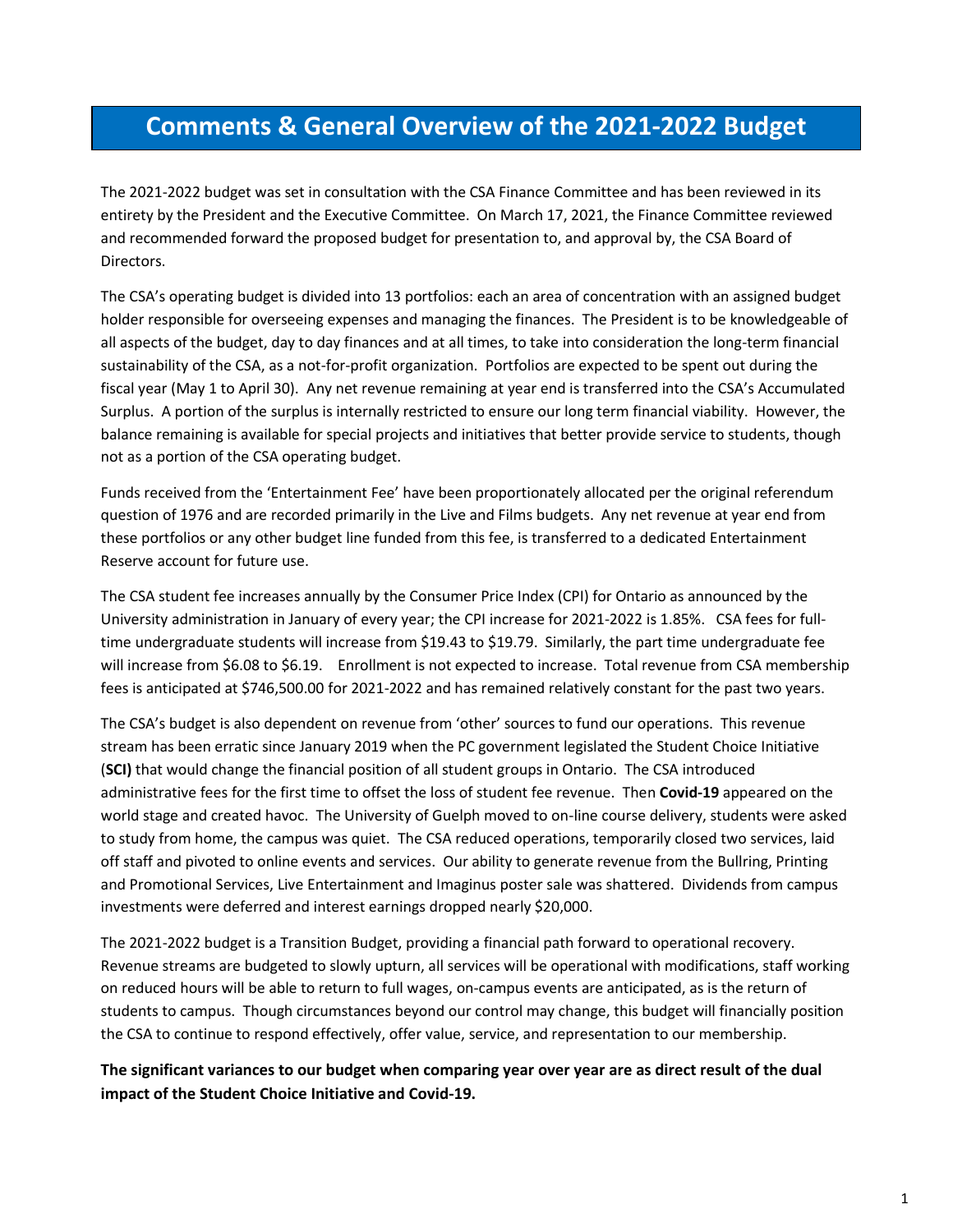| <b>STUDENT FEE &amp; REVENUE SUMMARY 2021-2022</b> |    |                 |                       |            |                      |                |                     |              |
|----------------------------------------------------|----|-----------------|-----------------------|------------|----------------------|----------------|---------------------|--------------|
| <b>PORTFOLIO</b>                                   |    | <b>CSA Fees</b> | <b>Entertain Fees</b> |            | <b>Other Revenue</b> |                | <b>Budget Total</b> |              |
| Academic                                           | \$ | 45,000.00       |                       |            | \$                   |                | \$                  | 45,000.00    |
| Administration                                     | \$ | 377,080.00      | \$                    | 22,000.00  | \$                   | 94,920.00      | \$                  | 494,000.00   |
| <b>Bullring</b>                                    | \$ |                 | \$                    |            | \$                   | 374,750.00     | \$                  | 374,750.00   |
| Council                                            | \$ | 46,500.00       | \$                    | 7,020.00   | \$                   |                | \$                  | 53,520.00    |
| External                                           | \$ | 46,500.00       | \$                    |            | \$                   |                | \$                  | 46,500.00    |
| Films                                              |    |                 | \$                    | 22,000.00  | \$                   | $\blacksquare$ | \$                  | 22,000.00    |
| Live Entertainment                                 |    |                 | \$                    | 87,000.00  | \$                   |                | \$                  | 87,000.00    |
| Programmer                                         | \$ | 78,400.00       | \$                    |            | \$                   |                | \$                  | 78,400.00    |
| Promotion Service (incls poster runners)           | \$ | 51,700.00       |                       |            | \$                   | 7,000.00       | \$                  | 58,700.00    |
| <b>Student Experience</b>                          | \$ | 48,340.00       | \$                    | 15,000.00  | \$                   |                | \$                  | 63,340.00    |
| <b>Service Programme Summary</b>                   |    |                 |                       |            |                      |                |                     | (see below)  |
| <b>Bike Centre</b>                                 | \$ | 17,700.00       | \$                    |            | \$                   | 3,400.00       | \$                  | 21,100.00    |
| Clubs                                              | \$ | 15,900.00       | \$                    |            | \$                   |                | \$                  | 15,900.00    |
| Student Help & Advocacy Centre                     | \$ | 19,380.00       | \$                    |            | \$                   |                | \$                  | 19,380.00    |
| <b>TOTAL PROPOSED BUDGET</b>                       | \$ | 746,500.00      | \$                    | 153,020.00 | \$                   | 480,070.00     | \$                  | 1,379,590.00 |
| <b>TOTAL PREVIOUS BUDGET 2020-21</b>               | \$ | 746,500.00      | \$                    | 149,552.00 | S                    | 186,500.00     | \$                  | 1,082,552.00 |

#### *Updated May 2021*

| <b>RESTRICTED FEES</b><br><b>Not part of CSA Operating Budget</b> | <b>Actual</b><br>Feb 28/21 |            | <b>Receivable</b><br>(Payable) |                    | Anticipated<br>21-22 Fees/Rev |              |    | <b>Fees/Surplus</b><br>Revenue 21-22 |  |
|-------------------------------------------------------------------|----------------------------|------------|--------------------------------|--------------------|-------------------------------|--------------|----|--------------------------------------|--|
| <b>Affordable Housing</b>                                         | \$                         | 99,462.00  | \$                             |                    | \$                            | 51,000.00    | \$ | 150,462.00                           |  |
| <b>Bus Pass</b>                                                   | \$                         |            | \$                             |                    | \$                            |              | \$ |                                      |  |
| <b>Late Night Bus Pass</b>                                        | \$                         |            | \$                             |                    | \$                            |              | \$ |                                      |  |
| <b>Late Night Service Reserve</b>                                 | \$                         | 54,563.00  | \$                             |                    | \$                            | 290.00       | \$ | 54,853.00                            |  |
| <b>Cannon - CSA Portion of Surplus</b>                            | \$                         | 62,158.59  | \$                             | (1,000.00)         | \$                            |              | \$ | 61,158.59                            |  |
| Dental Plan                                                       |                            |            |                                |                    | \$                            | 2,461,920.00 | \$ | 2,461,920.00                         |  |
| <b>Dental Plan Reserve</b>                                        | \$                         | 816,625.38 | \$                             | 25,560.40          | \$                            | (33, 440.00) | \$ | 808,745.78                           |  |
| <b>Entertainment Fee Reserve</b>                                  | \$                         | 57,244.86  | \$                             | 61,951.00          | \$                            |              | \$ | 119,195.86                           |  |
| FoodBank                                                          |                            |            |                                |                    | \$                            | 127,300.00   | \$ | 127,300.00                           |  |
| <b>IFoodBank Reserve</b>                                          | \$                         | 19,031.22  | \$                             | 10,576.90          | \$                            |              | \$ | 29,608.12                            |  |
| <b>Health Plan</b>                                                |                            |            |                                |                    | \$                            | 3,567,915.00 | \$ | 3,567,915.00                         |  |
| <b>Health Plan Reserve</b>                                        | \$                         | 901,744.80 | \$                             | $(239, 252.80)$ \$ |                               |              | \$ | 662,492.00                           |  |
| <b>Menstrual Hygiene Products</b>                                 | \$                         | 69,084.06  |                                |                    | \$                            | 39,000.00    | \$ | 108,084.06                           |  |
| <b>SafeWalk Reserve</b>                                           | \$                         | 5,365.00   | \$                             | $(28, 884.00)$ \$  |                               | 19,500.00    | \$ | (4,019.00)                           |  |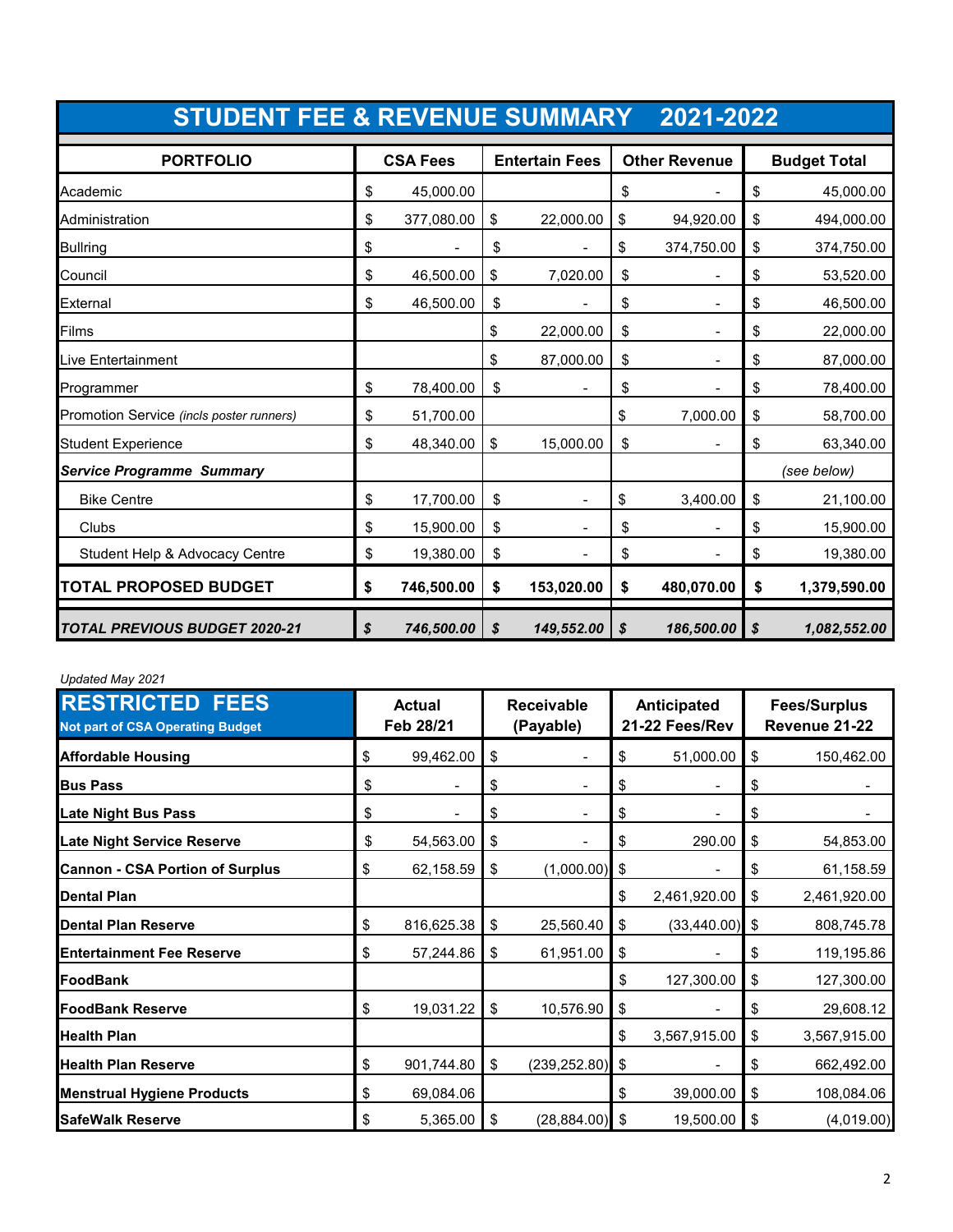| <b>ENTERTAINMENT / MEDIA FEE</b>                                                     |            |                      |                    |               |             |                    |  |  |  |  |
|--------------------------------------------------------------------------------------|------------|----------------------|--------------------|---------------|-------------|--------------------|--|--|--|--|
| Media Fee is split between CSA 60%, CFRU 20%, Ontarion 20%<br>2021-2022<br>2020-2021 |            |                      |                    |               |             |                    |  |  |  |  |
| <b>Distribution</b>                                                                  |            | Fee Charged          | 37200              |               | Fee Charged | 37500              |  |  |  |  |
|                                                                                      |            | Per Student          | ~Total 3 Semesters |               | Per Student | ~Total 3 Semesters |  |  |  |  |
| <b>CFRU</b> - Media                                                                  | 20%        | \$<br>1.35           | 50.220.00<br>-S    |               | 1.38        | 51,750.00<br>-\$   |  |  |  |  |
| <b>Ontarion - Media</b>                                                              | 20%        | \$<br>1.35           | 50,220.00          |               | 1.38        | 51,750.00          |  |  |  |  |
| <b>CSA</b> - Concerts/Speakers                                                       | <b>40%</b> | \$<br>2.69           | 100,068.00<br>-S   |               | 2.73<br>\$  | 102,375.00<br>\$   |  |  |  |  |
| <b>CSA</b> - Films                                                                   | 10%        | \$<br>0.67           | 24,924.00          | $CSA = $4.09$ | 0.68        | 25,500.00<br>l \$  |  |  |  |  |
| <b>CSA</b> - Cross Campus Events                                                     | 10%        | 0.67<br>\$           | 24,924.00<br>- 5   |               | 0.68        | 25,500.00<br>- \$  |  |  |  |  |
| <b>TOTALS</b>                                                                        | $100\%$ S  | $6.73$ $\frac{1}{3}$ | 149,916.00         |               | 6.85        | 153,375.00         |  |  |  |  |

|                                            |                  | <b>Entertainment Fee (ENT)</b> |                  |                  |                  |
|--------------------------------------------|------------------|--------------------------------|------------------|------------------|------------------|
| <b>CONCERTS</b>                            | 2016-2017        | 2017-2018                      | 2019-2020        | 2020-2021        | 2021-2022        |
| Live Ent - Concerts                        | \$<br>27.800.00  | \$<br>28.400.00                | \$<br>22,500.00  | \$               | \$               |
| Live Ent - Free Concerts                   | \$<br>22,500.00  | \$<br>23,000.00                | \$<br>18,250.00  | \$<br>85,000.00  | \$<br>87,000.00  |
| Live Ent - Speakers                        | \$<br>12,000.00  | \$<br>12,000.00                | \$<br>10,000.00  | \$               | \$               |
| Human Rights/SHAC - Speakers               | \$<br>4,000.00   | \$<br>3,300.00                 | \$               | \$               | \$               |
| <b>Bullring Entertainment</b>              | \$<br>10,500.00  | \$<br>10,500.00                | \$<br>10.500.00  | \$               | \$               |
| <b>Coordination Expenses</b>               | \$<br>15,000.00  | \$<br>15,000.00                | \$<br>11,250.00  | \$<br>15,000.00  | \$<br>15,000.00  |
| <b>TOTAL</b>                               | \$<br>91,800.00  | \$<br>92,200.00                | \$<br>72,500.00  | \$<br>100,000.00 | \$<br>102,000.00 |
| <b>ENTERTAINMENT FEE</b>                   | \$<br>91,400.00  | \$<br>93,255.80                | \$<br>72,610.00  | \$<br>100,068.00 | \$<br>102,375.00 |
| Over (Under)                               | \$<br>400.00     | \$<br>(1,055.80)               | \$<br>(110.00)   | \$<br>(68.00)    | \$<br>(375.00)   |
| <b>FILMS</b>                               |                  |                                |                  |                  |                  |
| <b>Free Film Series</b>                    | \$<br>9,675.00   | \$<br>9,850.00                 | \$<br>7.850.00   | \$<br>21,200.00  | \$<br>22,000.00  |
| Film Cost Subsidy                          | \$<br>9,675.00   | \$<br>9,850.00                 | \$<br>7,850.00   | \$               | \$               |
| <b>Coordination Expenses</b>               | \$<br>3,500.00   | \$<br>3,500.00                 | \$<br>2,400.00   | \$<br>3,500.00   | \$<br>3,500.00   |
| <b>TOTAL</b>                               | \$<br>22,850.00  | \$<br>23,200.00                | \$<br>18,100.00  | \$<br>24,700.00  | \$<br>25,500.00  |
| <b>ENTERTAINMENT FEE</b>                   | \$<br>22,850.00  | \$<br>23,221.80                | \$<br>18,084.00  | \$<br>24,924.00  | \$<br>25,500.00  |
| Over (Under)                               | \$               | \$<br>(21.80)                  | \$<br>16.00      | \$<br>(224.00)   | \$               |
| <b>CAMPUS WIDE EVENTS</b>                  |                  |                                |                  |                  |                  |
| College Royal                              | \$<br>6,369.00   | \$<br>6,484.00                 | \$<br>6,750.00   | \$<br>6,892.00   | \$<br>7,020.00   |
| <b>Cultural Entertainment Events (PDR)</b> | \$<br>2.000.00   | \$<br>2.000.00                 | \$               | \$               | \$               |
| O-Week Programming (Student Experience)    | \$<br>4,500.00   | \$<br>5,500.00                 | \$<br>8,000.00   | \$<br>8.000.00   | \$<br>8,000.00   |
| Winter Programming (Student Experience)    |                  |                                |                  | \$<br>6,500.00   | \$<br>7,000.00   |
| Meal Exchange Trick or Eat                 | \$<br>6,200.00   | \$<br>6,900.00                 | \$               | \$               | \$               |
| <b>Coordination Expenses</b>               | \$<br>3,500.00   | \$<br>3,500.00                 | \$<br>3,350.00   | \$<br>3,500.00   | \$<br>3,500.00   |
| <b>TOTAL</b>                               | \$<br>22,569.00  | \$<br>24,384.00                | \$<br>18,100.00  | \$<br>24,892.00  | \$<br>25,520.00  |
| <b>ENTERTAINMENT FEE</b>                   | \$<br>22,850.00  | \$<br>23,221.80                | \$<br>18,084.00  | \$<br>24,924.00  | \$<br>25,500.00  |
| Over (Under)                               | \$<br>(281.00)   | \$<br>1,162.20                 | \$<br>16.00      | \$<br>(32.00)    | \$<br>20.00      |
| <b>ACCUMULATED TOTALS</b>                  |                  |                                |                  |                  |                  |
| <b>Budget Total</b>                        | \$<br>137,219.00 | \$<br>139,784.00               | \$<br>108,700.00 | \$<br>149,592.00 | \$<br>153,020.00 |
| <b>Anticipated ENT Fee Total</b>           | \$<br>137,200.00 | \$<br>140,000.00               | \$<br>108,700.00 | \$<br>150,000.00 | \$<br>153,000.00 |
| (Remaining to Spend)                       | \$<br>19.00      | \$<br>(216.00)                 | \$               | \$<br>(408.00)   | \$<br>20.00      |
|                                            |                  |                                |                  |                  |                  |

**Note:** Coordination Expenses total \$22,000.00 The corresponding Entertainment Student Fee is found in the Administration Budget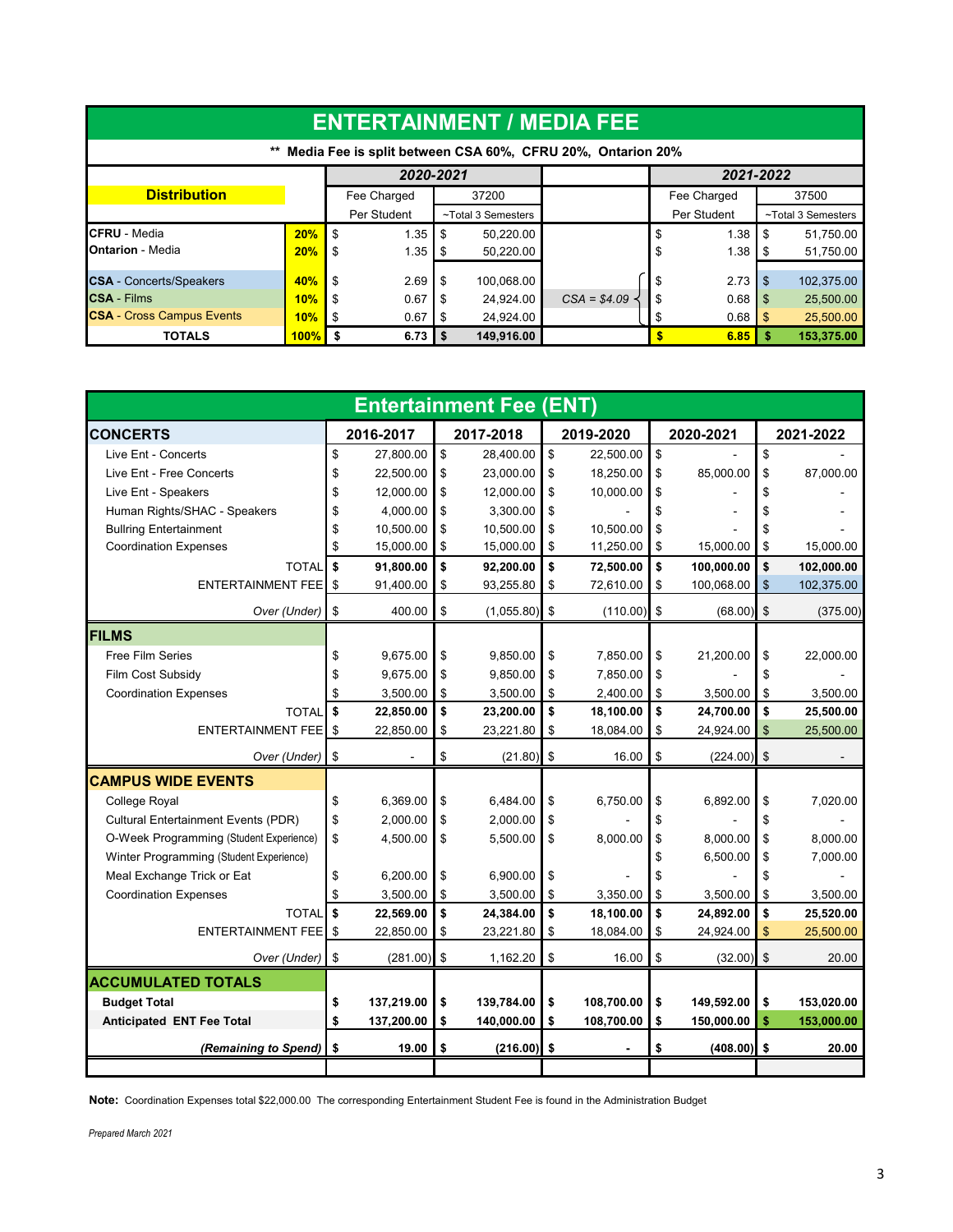|                    | <b>ACADEMIC:</b><br><b>Budget 2021-2022</b>    |                     |                     |                      |  |  |  |  |
|--------------------|------------------------------------------------|---------------------|---------------------|----------------------|--|--|--|--|
| <b>Account No.</b> | <b>Account Name</b>                            | <b>BUDGET 19-20</b> | <b>BUDGET 20-21</b> | <b>BUDGET 21-22</b>  |  |  |  |  |
|                    |                                                | SCI                 | Covid-19            | <b>Transition Yr</b> |  |  |  |  |
| <b>Revenue</b>     |                                                |                     |                     |                      |  |  |  |  |
| 24100              | <b>CSA Student Fees</b>                        | 39,300              | 26,000              | 45,000               |  |  |  |  |
| 24120              | Student Health Plan Reserve Support - Memorial | 3,500               |                     |                      |  |  |  |  |
| 24140              | <b>Bullring Promotional Support - Artwork</b>  | 500                 |                     |                      |  |  |  |  |
|                    | <b>TOTAL REVENUE</b>                           | 43,300              | 26,000              | 45,000               |  |  |  |  |
|                    |                                                |                     |                     |                      |  |  |  |  |
| <b>Expenditure</b> |                                                |                     |                     |                      |  |  |  |  |
| 24200              | Salaries (Includes 3% RSP/Educ)                | 32,765              | 21,000              | 38,565               |  |  |  |  |
| 24220              | <b>Employee Benefits</b>                       | 4,225               | 3,200               | 4,825                |  |  |  |  |
| 24450              | Academic Campaigns                             | 700                 | 700                 | 350                  |  |  |  |  |
| 24451              | Student Artwork @ Bullring                     | 1,100               | 700                 | 800                  |  |  |  |  |
| 24452              | <b>Student Memorial Tree Service</b>           | 3,500               |                     |                      |  |  |  |  |
| 24453              | <b>Teaching Excellence Award</b>               | 300                 | 200                 | 150                  |  |  |  |  |
| 24600              | <b>Advertising &amp; Promotion</b>             | 270                 | 100                 | 135                  |  |  |  |  |
| 24800              | <b>Supplies</b>                                | 240                 | 50                  | 75                   |  |  |  |  |
| 24870              | Photocopying                                   | 200                 | 50                  | 100                  |  |  |  |  |
|                    |                                                |                     |                     |                      |  |  |  |  |
|                    | <b>TOTAL EXPENSES</b>                          | 43,300              | 26,000              | 45,000               |  |  |  |  |
|                    | <b>Under (Over) Budget</b>                     |                     |                     |                      |  |  |  |  |

#### **Notes:**

24120/24452 The total cost of the Student Memorial Tree Service is paid through the Student Health Plan Reserve. The reserve is managed by the Student Health & Dental Plan Committee. The VP Academic must submit a final report with all budget information to the committee before funds are released. The cost related to the purchase and maintenance of a memorial tree in the UofG Arboretum is incurred every other year, however a service is held every academic year and each tree has two plaques installed - one for each academic year. The cost to purchase and maintain a memorial tree is \$2,000; services generally cost between \$800 and \$1,600 depending on the number of anticipated family members and friends. We did not hold a Student Memorial Service in September 2020 due to the pandemic.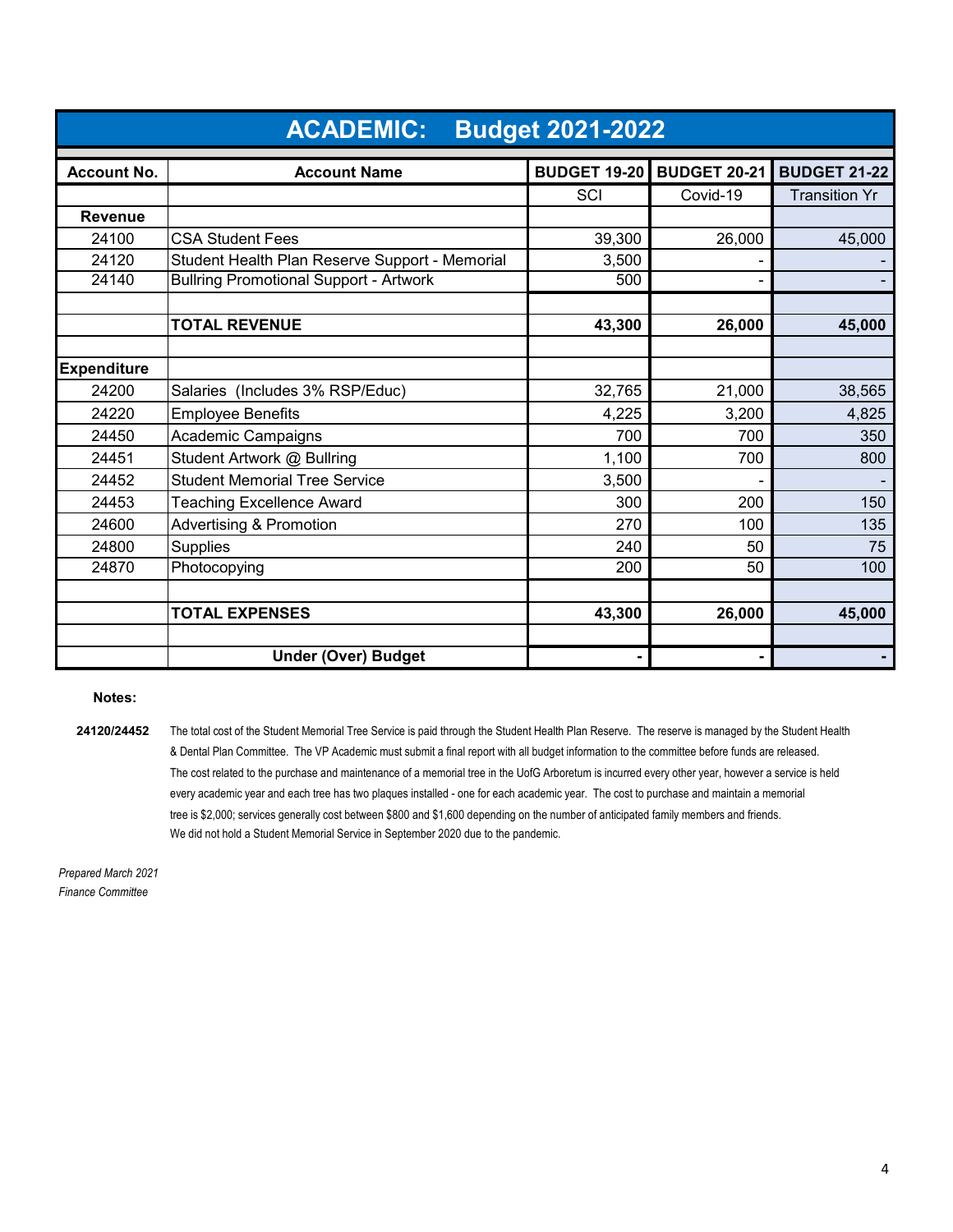|                    | <b>ADMINISTRATION (President): Budget 2021-2022</b>                      |                                  |          |                      |
|--------------------|--------------------------------------------------------------------------|----------------------------------|----------|----------------------|
| <b>Account No.</b> | <b>Account Name</b>                                                      | <b>BUDGET 19-20 BUDGET 20-21</b> |          | <b>BUDGET 21-22</b>  |
|                    |                                                                          | SCI                              | Covid-19 | <b>Transition Yr</b> |
| Revenue            |                                                                          |                                  |          |                      |
| 82100              | <b>Student Fees</b>                                                      | 231,850                          | 337,000  | 377,080              |
| 82101              | Entertainment Student Fee (General Coordination)                         | 17,000                           | 22,000   | 22,000               |
| 82200              | Dental Plan - Admin Fee                                                  | 18,000                           | 18,000   | 18,000               |
| 82300              | Health Plan - Admin Fee                                                  | 28,500                           | 28,500   | 28,500               |
| 82600              | Other Income (Admin Fees BR, MHI, SW, Cannon, / Commission Vending, ATM) | 47,600                           | 2,000    | 27,170               |
| 82620              | Pro Ink - Net                                                            | 700                              |          |                      |
| 82700              | UCS - ROI (Digital Signs & Photo Arts Space)                             | 11,250                           |          | 11,250               |
| 82870              | Black & White Photocopy Income                                           | 8,000                            |          | 500                  |
| 82875              | Colour Photocopy Income                                                  | 11,200                           |          | 1,500                |
| 82910              | Bus Pass - Net                                                           | 63,000                           |          |                      |
| 82920              | <b>Interest Earned</b>                                                   | 22,000                           | 28,000   | 8,000                |
|                    |                                                                          |                                  |          |                      |
|                    | <b>TOTAL REVENUE</b>                                                     | 459,100                          | 435,500  | 494,000              |
|                    |                                                                          |                                  |          |                      |
| <b>Expenditure</b> |                                                                          |                                  |          |                      |
| 83200              | Salaries/Wages (includes RSP benefit)                                    | 275,000                          | 287,800  | 340,000              |
| 83210              | <b>Student Risk Management</b>                                           | 600                              | 600      | 550                  |
| 83220              | <b>Employee Benefits</b>                                                 | 30,950                           | 26,000   | 35,150               |
| 83240              | <b>Employer Health Tax Premium</b>                                       | 7,200                            | 7,000    |                      |
| 83380              | Professional Fees (Audit/Legal/HR))                                      | 31,000                           | 42,000   | 37,000               |
| 83390              | Travel (Business Office mileage, guest parking)                          | 600                              | 200      | 300                  |
| 83440              | <b>Temporary Wages</b>                                                   | 15,000                           | 1,000    | 2,000                |
| 83500              | Staff Appreciation (incls coffee/water, mtg food)                        | 3,000                            | 2,000    | 2,000                |
| 83501              | Staff Training (incls WSIB) & Transition                                 | 5,000                            | 4,000    | 3,000                |
| 83550              | Purchase of Equipment                                                    | 6,000                            | 8,000    | 6,000                |
| 83600              | <b>Advertising &amp; Promotion</b>                                       | 7,000                            | 2,000    | 5.000                |
| 83610              | <b>Promotional Swag</b>                                                  | 3,000                            |          | 2,500                |
| 83660              | Software/Licensing/CCS Managed Desktops                                  | 12,200                           | 11,100   | 14,000               |
| 83700              | University Services (lock/keys/minor repairs)                            | 800                              | 1,000    | 700                  |
| 83701              | Leasehold Improvements to CSA Main Office                                | 10,000                           |          |                      |
| 83800              | Office Supplies (includes postage chrgs)                                 | 8,000                            | 5,000    | 8,000                |
| 83820              | Telephone and Internet (all lines, except Bullring)                      | 11,000                           | 11,000   | 11,800               |
| 83850              | Maintenance & Repair                                                     | 660                              | 300      | 300                  |
| 83870              | Photocopier Expense                                                      | 20,000                           | 11,500   | 11,500               |
| 83900              | <b>Bank Charges</b>                                                      | 690                              | 1,000    | 1,200                |
| 83930              | Insurance                                                                | 11,400                           | 14,000   | 13,000               |
|                    |                                                                          |                                  |          |                      |
|                    | <b>TOTAL EXPENSES</b>                                                    | 459,100                          | 435,500  | 494,000              |
|                    | <b>Under (Over) Budget</b>                                               |                                  |          |                      |
|                    |                                                                          |                                  |          |                      |

Wages Include<br>83200

 President, Office Manager, Policy & Transition Manager, Business Manager FT Bookkeeper, PT Bookkeeper, Front Office Assistants 1Summer FT, 2 PT F/W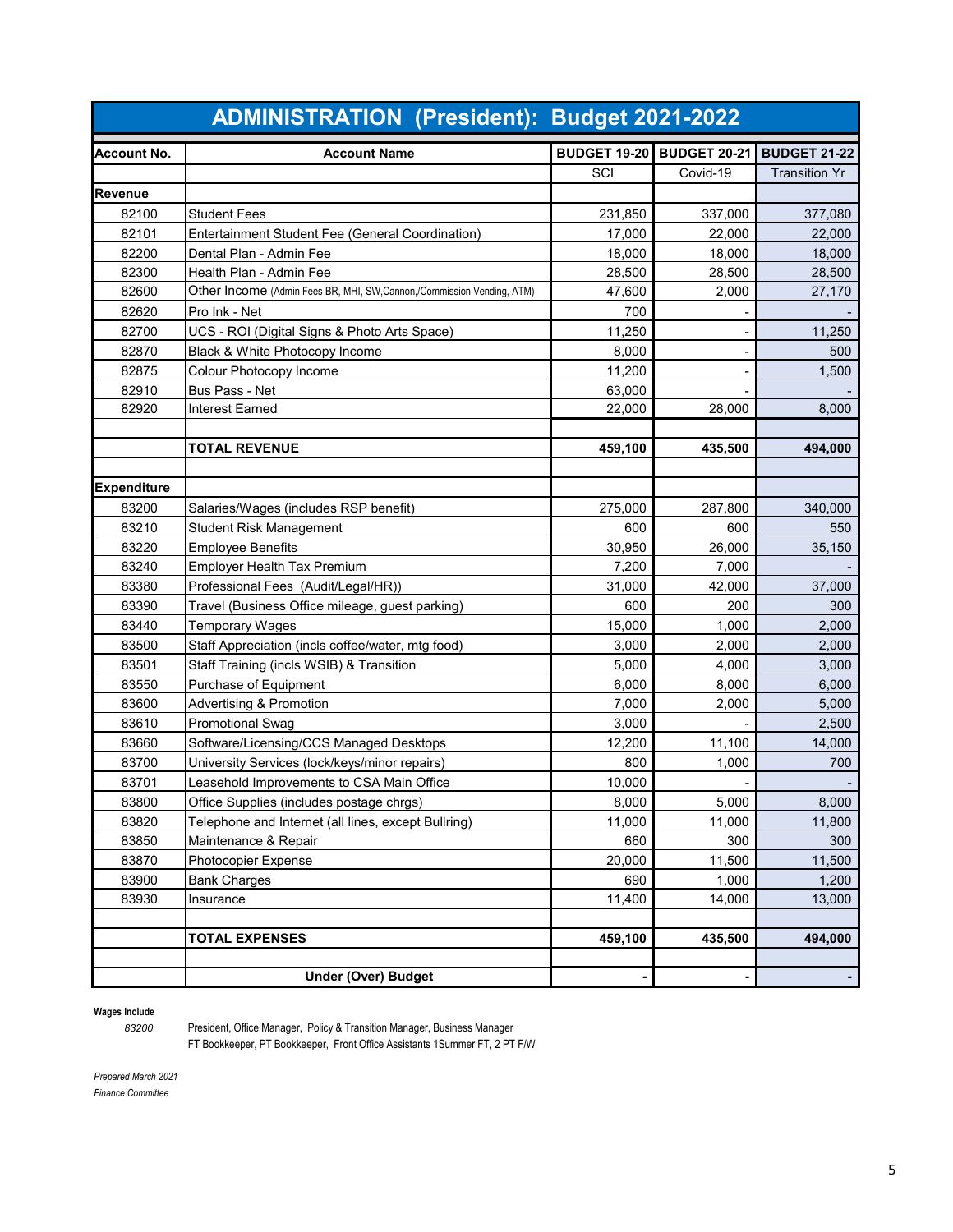|                    | <b>BULLRING: Budget 2021-2022 (Post Covid-19)</b> |                         |                         |                      |
|--------------------|---------------------------------------------------|-------------------------|-------------------------|----------------------|
| <b>Account No.</b> | <b>Account Name</b>                               | <b>BUDGET 19-20</b>     | <b>BUDGET 20-21</b>     | <b>BUDGET 21-22</b>  |
|                    |                                                   | SCI                     | Covid-19                | <b>Transition Yr</b> |
| Revenue            |                                                   |                         |                         |                      |
| 92100              | <b>Student Fees</b>                               | 0                       | 111,500                 | 0                    |
| 92101              | <b>Entertainment Student Fee</b>                  | 6,300                   | 0                       | $\pmb{0}$            |
| 92425              | Beverage Sales - Gross Margin                     | 92,000                  | 11,000                  | 47,000               |
| 92465              | Food Sales - Gross Margin                         | 630,000                 | 64,000                  | 292,000              |
| 92490              | Miscellaneous Income (less register/over)         | 10,000                  | 35,000                  | 35,750               |
|                    |                                                   |                         |                         |                      |
|                    | <b>TOTAL REVENUE</b>                              | 738,300                 | 221,500                 | 374,750              |
|                    |                                                   |                         |                         |                      |
| <b>Expenditure</b> |                                                   |                         |                         |                      |
| 93200              | Managerial Salaries (incls 10% RSP benefit)       | 135,500                 | 121,500                 | 148,450              |
| 93210              | <b>Hourly Wages</b>                               | 290,000                 | 39,500                  | 105,000              |
| 93220              | <b>Managerial Benefits</b>                        | 13,300                  | 10,080                  | 13,350               |
| 93225              | <b>Hourly Staff Benefits</b>                      | 27,000                  | 3,515                   | 12,000               |
| 93240              | Employer Health Tax (Taxation Yr)                 | 4,800                   | 0                       | $\overline{0}$       |
| 93250              | <b>Staff Safety Training</b>                      | 800                     | 0                       | 300                  |
| 93280              | Staff Appreciation/Uniform (FixedTerm)            | 3,200                   | 0                       | 500                  |
| 93290              | <b>Staff Meals</b>                                | 17,950                  | 0                       | 6,080                |
|                    |                                                   |                         |                         |                      |
| 93380              | Administrative Fee to CSA Operating               | 42,900                  | 0                       | 21,850               |
| 93390              | Travel/Mileage                                    | 400                     | 50                      | 50                   |
| 93400              | <b>Entertainment Costs</b>                        | 10,000                  | 0                       | 0                    |
| 93550              | Purchase of Equipment/Furniture                   | 10,000                  | 0                       | $\mathbf 0$          |
| 93560              | Lease of Equipment                                | 1,500                   | 1,428                   | 1,500                |
| 93580              | Maintenance of Equipment                          | 5,500                   | 3,500                   | 1,500                |
| 93590              | Maintenance of Front House                        | 1,800                   | 0                       | 1,000                |
| 93600              | <b>Advertising &amp; Promotion</b>                | 9,000                   | 700                     | 1,000                |
| 93660              | Memberships & Licenses                            | 220                     | 460                     | 1,030                |
| 93700              | <b>University Services</b>                        | 11,000                  | 5,640                   | 1,000                |
| 93720              | <b>University Space Costs</b>                     | 14,615                  | 15,586                  | 13,000               |
| 93730              | <b>Express Card Commission/LCR Rental</b>         | 52,000                  | 7,200                   | 23,000               |
| 93735              | Debit Machine Commission/Rental                   | 7,000                   | 1,677                   | 4,100                |
|                    |                                                   |                         |                         |                      |
| 93800              | Supplies (incls replacement flatware)             | 17,600                  | 2,000                   | 6,000                |
| 93810              | Janitorial Supplies                               | 4,800                   | 1,000                   | 1,500                |
| 93815              | Janitorial Services                               | 7,480                   | 1,664                   | 5,500                |
| 93820              | Telephone and Internet                            | 1,750                   | 0                       | $\overline{0}$       |
| 93870              | Photocopying                                      | 135                     | 0                       | 40                   |
| 93930              | Insurance                                         | 6,050                   | 6,000                   | 7,000                |
| 93950              | Contingency                                       | 42,000                  | 0                       | $\overline{0}$       |
|                    |                                                   |                         |                         |                      |
|                    | <b>TOTAL EXPENSES</b>                             | 738,300                 | 221,500                 | 374,750              |
|                    | <b>Net Revenue (Loss)</b>                         | $\overline{\mathbf{0}}$ | $\overline{\mathbf{0}}$ | $\bullet$            |

*Prepared March 15, 2021 KL/LAC Finance Committee*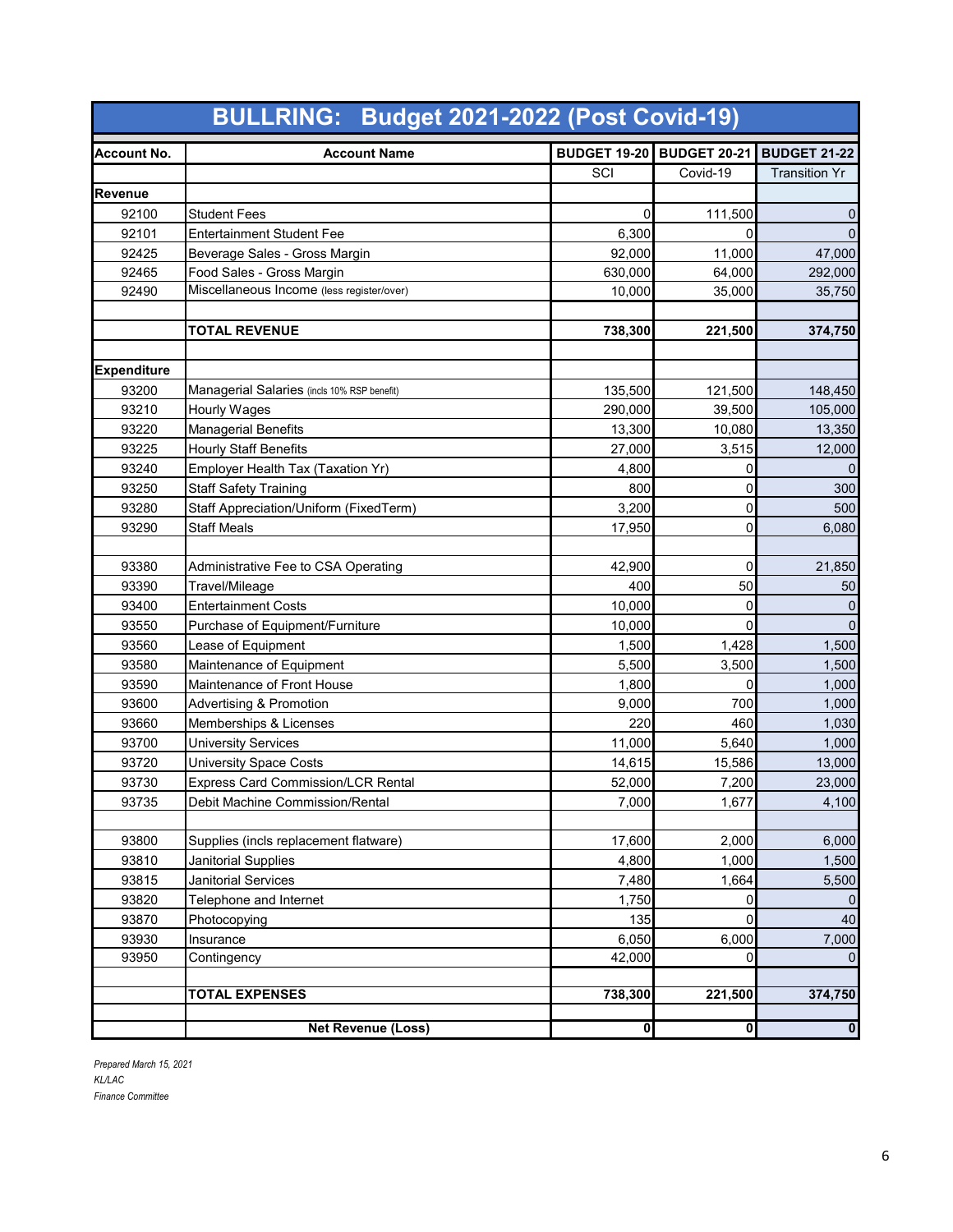|                    | <b>COUNCIL: Budget 2021-2022</b>                     |                     |                     |                      |
|--------------------|------------------------------------------------------|---------------------|---------------------|----------------------|
| Account No.        | <b>Account Name</b>                                  | <b>BUDGET 19-20</b> | <b>BUDGET 20-21</b> | <b>BUDGET 21-22</b>  |
|                    |                                                      | SCI                 | Covid-19            | <b>Transition Yr</b> |
| <b>Revenue</b>     |                                                      |                     |                     |                      |
| 22100              | <b>CSA Student Fees</b>                              | 60,800              | 36,500              | 46,500               |
| 22101              | Entertainment Fee (see below *)                      | 6,750               | 6,892               | 7,020                |
| 22560              | Survival Guide Revenue                               | 51,050              |                     |                      |
|                    |                                                      |                     |                     |                      |
|                    | <b>TOTAL REVENUE</b>                                 | 118,600             | 43,392              | 53,520               |
|                    |                                                      |                     |                     |                      |
| <b>Expenditure</b> |                                                      |                     |                     |                      |
|                    | PDR Committee Motion Required                        |                     |                     |                      |
| 23200              | Grants - Fall & Winter                               | 9,000               | 9.000               | 9,000                |
|                    | <b>CSA Executive Motion Required</b>                 |                     |                     |                      |
| 23390              | Travel & Conferences: CSA Staff                      | 1,200               |                     | 500                  |
| 23391              | Travel & Conference: CFS/CFS-O                       | 2,300               | 500                 | 1,500                |
| 23392              | Travel & Conference: Student Leadership              | 1,500               |                     | 200                  |
| 23510              | Executive Visioning/Training /Transition 50/50 split | 4,000               | 2,000               | 1,000                |
| 23515              | <b>Executive Discretionary Fund</b>                  | 3,000               |                     | 1,000                |
|                    |                                                      |                     |                     |                      |
| President          |                                                      |                     |                     |                      |
| 23225              | Grants - CSA FoodBank Support                        | 4,000               | 1,500               | 4,000                |
| 23226              | <b>Grants - Move Out Madness</b>                     | 500                 | 500                 | 500                  |
| 23228              | Grants - College Royal *                             | 6,750               | 6,892               | 7,020                |
| 23300              | Elections                                            | 14,500              | 10,000              | 11,000               |
| 23440              | Honoraria (Chair/Scribe)                             | 4,000               | 2,800               | 4,500                |
| 23500              | Board Training & Appreciation                        | 8,000               | 7,500               | 7,300                |
| 23560              | <b>Survival Guide Expense</b>                        | 51,050              |                     |                      |
| 23750              | General Members Meeting (Fall & Winter)              | 7,000               | 2,000               | 5,000                |
| 23800              | <b>Supplies</b>                                      | 600                 | 700                 | 500                  |
| 23870              | Photocopying                                         | 1,200               |                     | 500                  |
|                    |                                                      |                     |                     |                      |
|                    | <b>TOTAL EXPENSES</b>                                | 118,600             | 43,392              | 53,520               |
|                    | <b>Under (Over) Budget</b>                           | ٠                   | $\blacksquare$      |                      |

**Note: \* Accounts are linked through the Entertainment Fees (College Royal grant is subject to COLA)**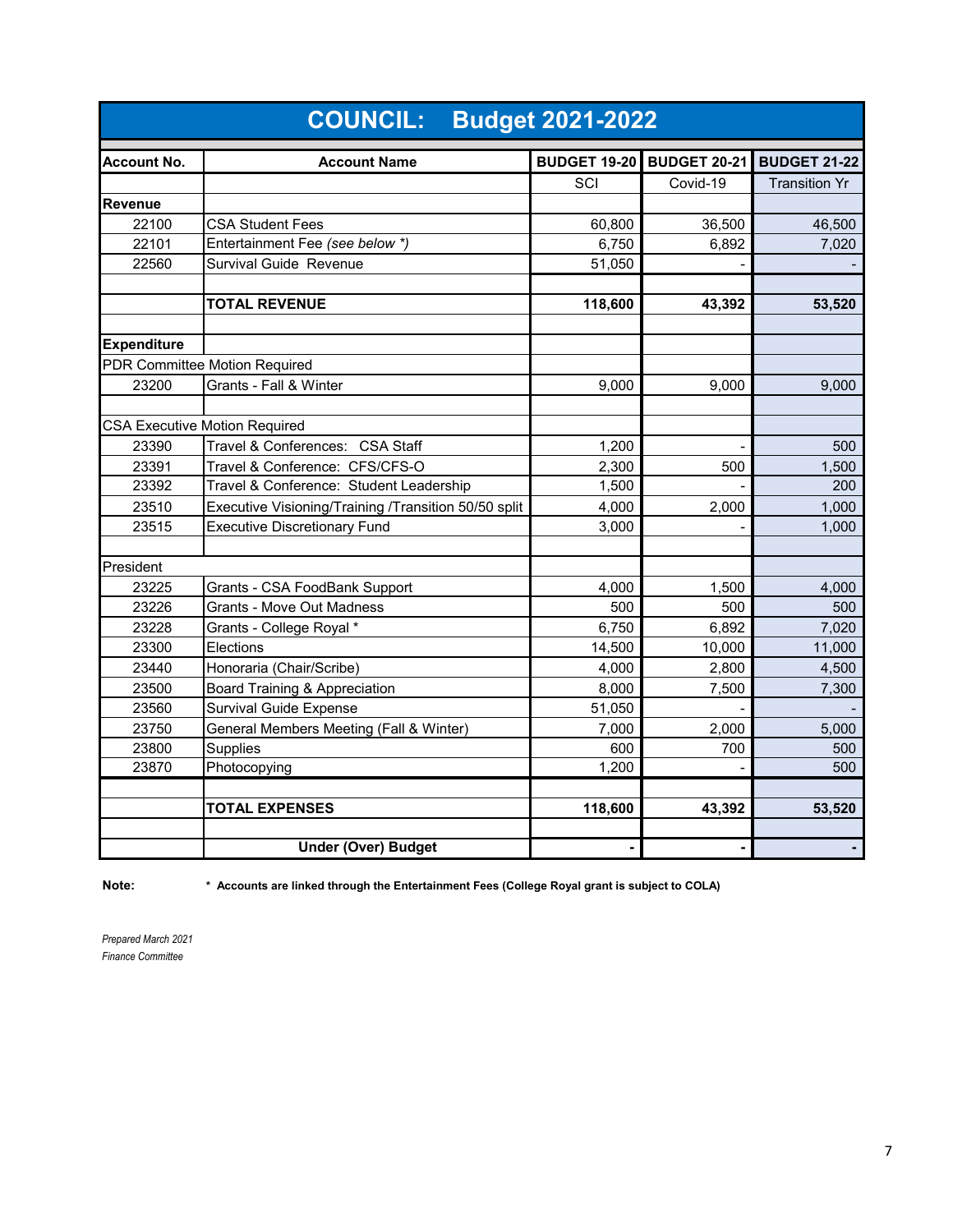|                    | <b>EXTERNAL: Budget 2021-2022</b>        |                     |                     |                      |  |  |  |  |  |
|--------------------|------------------------------------------|---------------------|---------------------|----------------------|--|--|--|--|--|
| <b>Account No.</b> | <b>Account Name</b>                      | <b>BUDGET 19-20</b> | <b>BUDGET 20-21</b> | <b>BUDGET 21-22</b>  |  |  |  |  |  |
|                    |                                          | SCI                 | Covid-19            | <b>Transition Yr</b> |  |  |  |  |  |
| Revenue            |                                          |                     |                     |                      |  |  |  |  |  |
| 25100              | <b>CSA Student Fees</b>                  | 40,700              | 44,000              | 46,500               |  |  |  |  |  |
|                    |                                          |                     |                     |                      |  |  |  |  |  |
|                    | <b>TOTAL REVENUE</b>                     | 40,700              | 44,000              | 46,500               |  |  |  |  |  |
|                    |                                          |                     |                     |                      |  |  |  |  |  |
| <b>Expenditure</b> |                                          |                     |                     |                      |  |  |  |  |  |
| 25200              | Salaries (incl 3% Education/RSP)         | 32,765              | 37,772              | 38,565               |  |  |  |  |  |
| 25220              | <b>Employee Benefits</b>                 | 4,225               | 4,500               | 4,825                |  |  |  |  |  |
| 25450              | <b>Campaigns &amp; Solidarity Events</b> | 2,500               | 1,500               | 2,400                |  |  |  |  |  |
| 25600              | <b>Advertising &amp; Promotion</b>       | 500                 | 100                 | 385                  |  |  |  |  |  |
| 25660              | Memberships & Subscriptions              | 50                  | 50                  | 50                   |  |  |  |  |  |
| 25800              | <b>Supplies</b>                          | 200                 | 50                  | 75                   |  |  |  |  |  |
| 25870              | Photocopying                             | 460                 | 28                  | 200                  |  |  |  |  |  |
|                    |                                          |                     |                     |                      |  |  |  |  |  |
|                    | <b>TOTAL EXPENSES</b>                    | 40,700              | 44,000              | 46,500               |  |  |  |  |  |
|                    |                                          |                     |                     |                      |  |  |  |  |  |
|                    | <b>Under (Over) Budget</b>               |                     |                     |                      |  |  |  |  |  |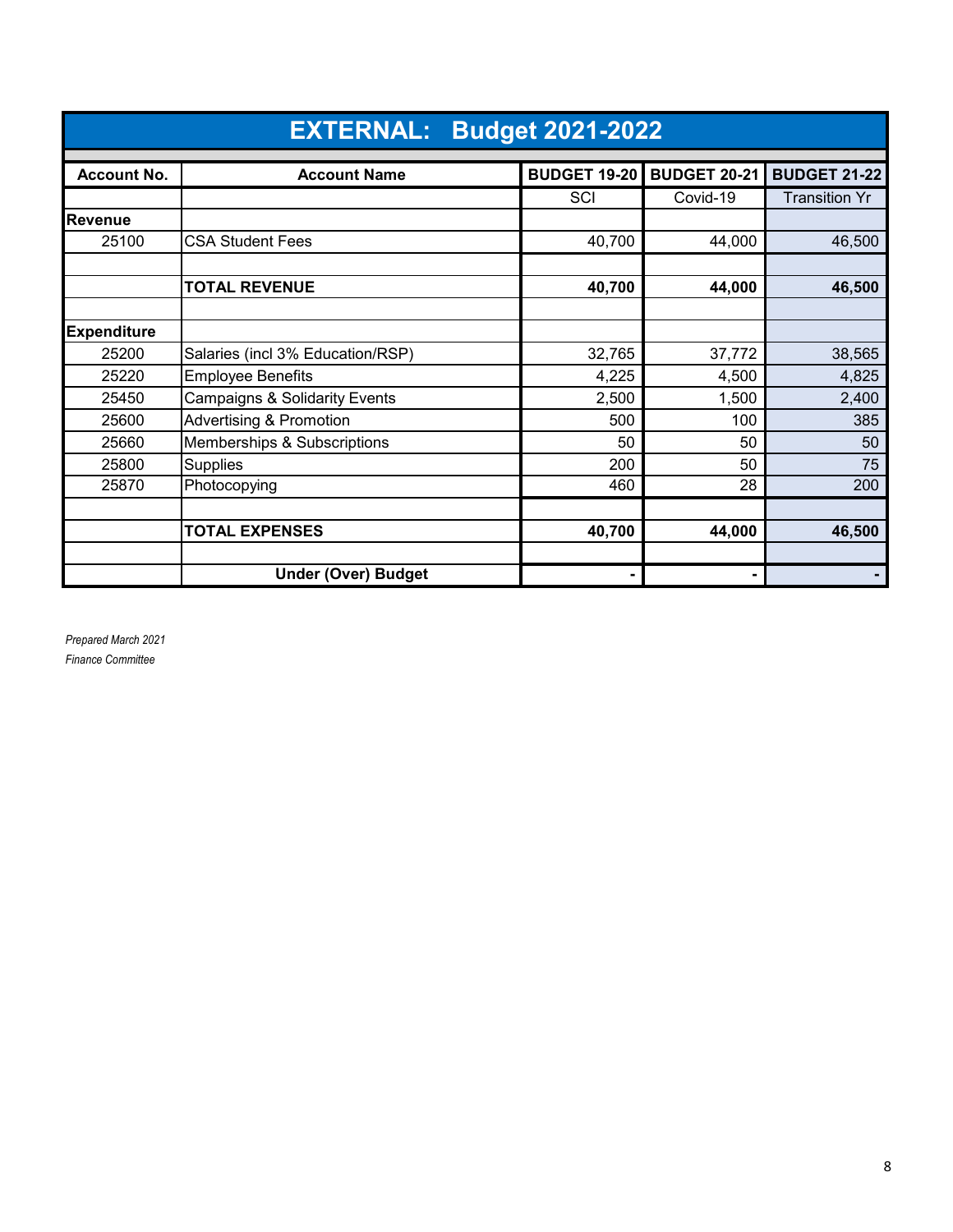|                    | <b>FILMS: Budget 2021-2022</b>     |                      |                     |                      |  |  |  |  |
|--------------------|------------------------------------|----------------------|---------------------|----------------------|--|--|--|--|
| <b>Account No.</b> | <b>Account Name</b>                | <b>YTD Feb 28/21</b> | <b>BUDGET 20-21</b> | <b>BUDGET 21-22</b>  |  |  |  |  |
|                    |                                    | Covid-19             | Covid-19            | <b>Transition Yr</b> |  |  |  |  |
| Revenue            |                                    |                      |                     |                      |  |  |  |  |
| 42101              | <b>Entertainment Student Fees</b>  | 21,200               | 21,200              | 22,000               |  |  |  |  |
| 42400              | Door Receipts                      |                      |                     |                      |  |  |  |  |
|                    |                                    |                      |                     |                      |  |  |  |  |
|                    | <b>TOTAL REVENUE</b>               | 21,200               | 21,200              | 22,000               |  |  |  |  |
|                    |                                    |                      |                     |                      |  |  |  |  |
| <b>Expenditure</b> |                                    |                      |                     |                      |  |  |  |  |
| 43210              | <b>Temporary Wages</b>             | ۰                    | 200                 | 200                  |  |  |  |  |
| 43400              | <b>Film Rental</b>                 |                      | 12,000              | 12,800               |  |  |  |  |
| 43550              | Purchase of Equipment/Upgrades     |                      | 6,000               | 6,000                |  |  |  |  |
| 43600              | <b>Advertising &amp; Promotion</b> |                      | 1,000               | 1,000                |  |  |  |  |
| 43660              | Memberships/Domain renewal         | 30                   | 50                  | 50                   |  |  |  |  |
| 43800              | Supplies                           |                      | 200                 | 200                  |  |  |  |  |
| 43840              | Freight & Shipping                 |                      | 50                  | 50                   |  |  |  |  |
| 43850              | Maintenance of Film Equipment      | -                    | 1,600               | 1,600                |  |  |  |  |
| 43870              | Photocopying                       | -                    | 100                 | 100                  |  |  |  |  |
|                    |                                    |                      |                     |                      |  |  |  |  |
|                    | <b>TOTAL EXPENSES</b>              | 30                   | 21,200              | 22,000               |  |  |  |  |
|                    |                                    |                      |                     |                      |  |  |  |  |
|                    | <b>Under (Over) Budget</b>         | 21,170               |                     |                      |  |  |  |  |

*Prepared March 2021*

*Finance Committee*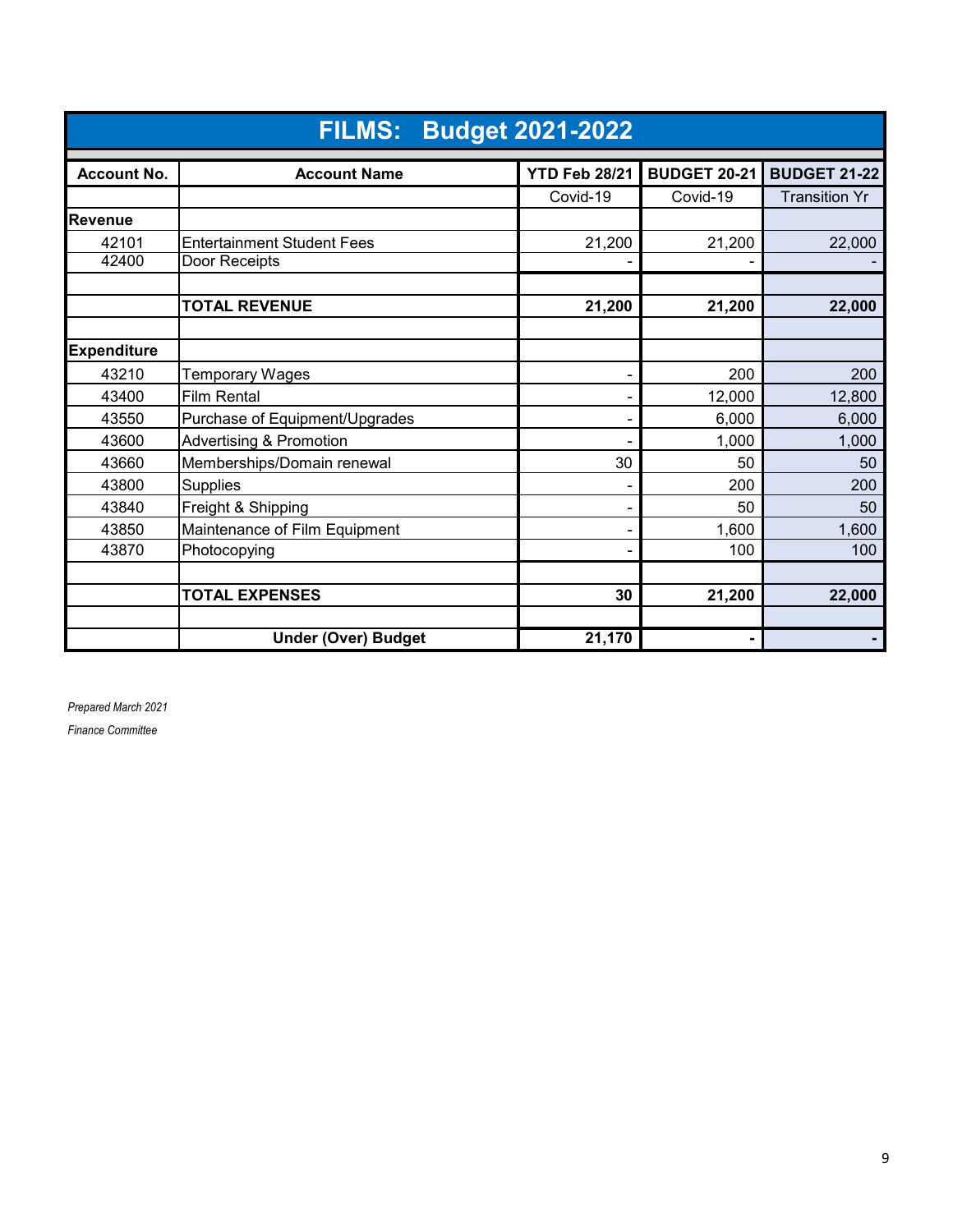|                    | <b>LIVE ENTERTAINMENT:</b>          |                      | <b>Budget 2021-2022</b> |                      |
|--------------------|-------------------------------------|----------------------|-------------------------|----------------------|
| <b>Account No.</b> | <b>Account Name</b>                 | <b>YTD Feb 28/21</b> | <b>BUDGET 20-21</b>     | <b>BUDGET 21-22</b>  |
|                    |                                     | Covid-19             | Covid-19                | <b>Transition Yr</b> |
| Revenue            |                                     |                      |                         |                      |
| 32101              | <b>Entertainment Student Fees</b>   | 85,000               | 85,000                  | 87,000               |
| 32400              | Tickets / Sales                     |                      |                         |                      |
| 32500              | Partnership Support                 |                      |                         |                      |
|                    | <b>TOTAL REVENUE</b>                | 85,000               | 85,000                  | 87,000               |
| <b>Expenditure</b> |                                     |                      |                         |                      |
| 33210              | Temporary Wages                     |                      |                         |                      |
| 33400              | <b>Performer Fees</b>               | 1,500                | 18,000                  | 24,000               |
| 33410              | Performer Rider                     | 170                  | 1,200                   | 1,400                |
| 33420              | Setup & Sound/Streaming             | 4,842                | 16,200                  | 17,950               |
| 33500              | <b>Partnership Expenses</b>         |                      |                         |                      |
| 33550              | Purchase of Equipment/Sound/Staging | 10,631               | 12,000                  | 6,000                |
| 33600              | <b>Advertising &amp; Promotion</b>  |                      | 2,000                   | 2,000                |
| 33700              | <b>Facility Costs</b>               | 20,000               | 35,000                  | 35,000               |
| 33720              | <b>Free Concert Programming</b>     |                      |                         |                      |
| 33730              | Community Concert Programming - Net |                      |                         |                      |
| 33740              | <b>Speakers</b>                     |                      |                         |                      |
| 33800              | Supplies                            |                      | 550                     | 550                  |
| 33870              | Photocopying                        |                      | 50                      | 100                  |
|                    | <b>TOTAL EXPENSES</b>               | 37,143               | 85,000                  | 87,000               |
|                    | <b>Under (Over) Budget</b>          | 47,857               |                         |                      |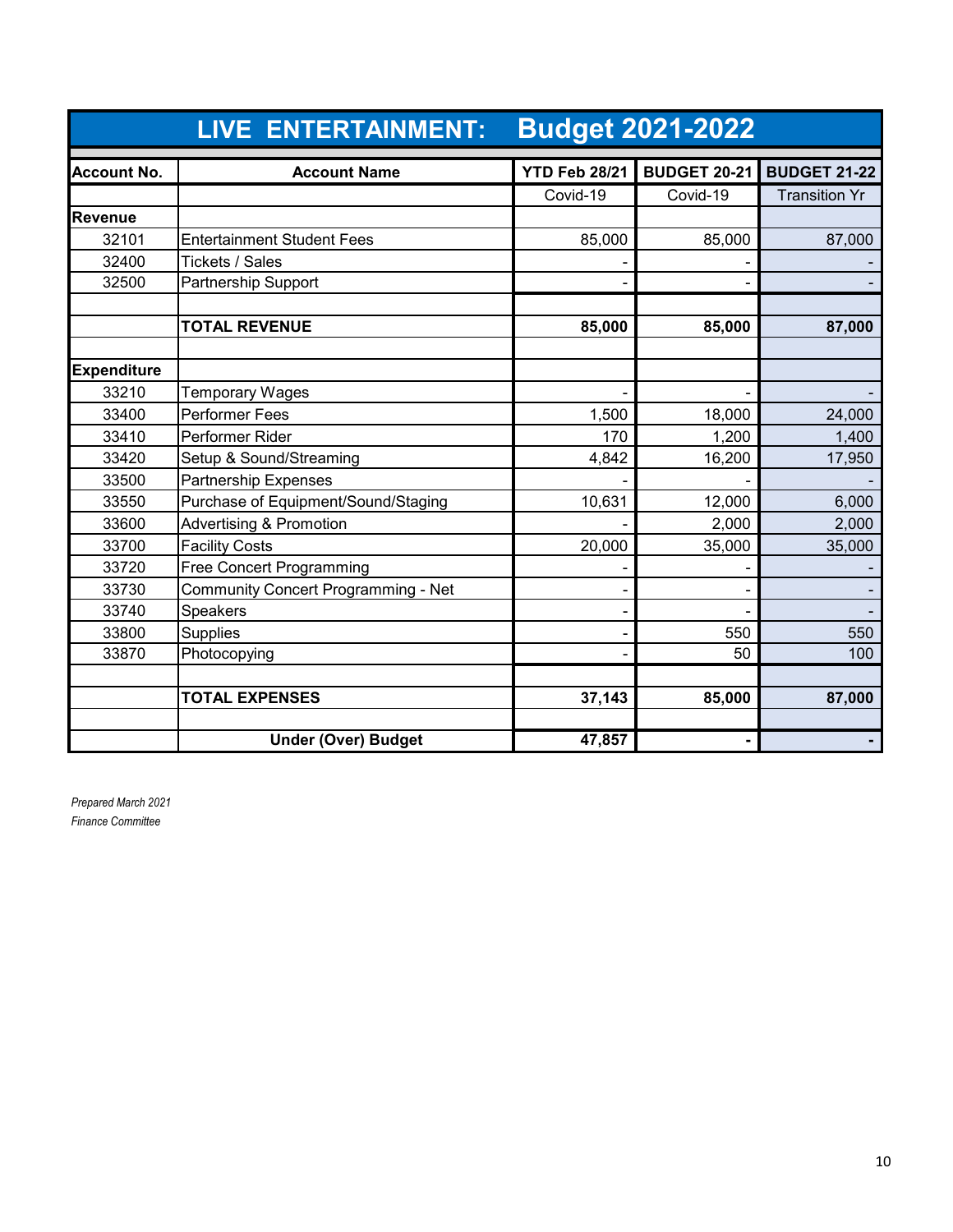|                    | <b>PROGRAMMER (General Entertainment):</b><br><b>Budget 2021-2022</b> |                     |          |                      |  |  |  |  |
|--------------------|-----------------------------------------------------------------------|---------------------|----------|----------------------|--|--|--|--|
| <b>Account No.</b> | <b>BUDGET 20-21</b>                                                   | <b>BUDGET 21-22</b> |          |                      |  |  |  |  |
|                    |                                                                       | SCI                 | Covid-19 | <b>Transition Yr</b> |  |  |  |  |
| Revenue            |                                                                       |                     |          |                      |  |  |  |  |
| 72100              | <b>Student Fees</b>                                                   | 49,400              | 63,600   | 78,400               |  |  |  |  |
| 72600              | Imaginus Sales - Net                                                  | 24,000              |          |                      |  |  |  |  |
|                    |                                                                       |                     |          |                      |  |  |  |  |
|                    | <b>TOTAL REVENUE</b>                                                  | 73,400              | 63,600   | 78,400               |  |  |  |  |
|                    |                                                                       |                     |          |                      |  |  |  |  |
| <b>Expenditure</b> |                                                                       |                     |          |                      |  |  |  |  |
| 73200              | Salaries (Includes 10% RSP benefit)                                   | 66,800              | 57,600   | 71,700               |  |  |  |  |
| 73220              | <b>Employee Benefits</b>                                              | 6,550               | 6,000    | 6,700                |  |  |  |  |
| 73800              | <b>Supplies</b>                                                       | 50                  |          |                      |  |  |  |  |
|                    |                                                                       |                     |          |                      |  |  |  |  |
|                    | <b>TOTAL EXPENSES</b>                                                 | 73,400              | 63,600   | 78,400               |  |  |  |  |
|                    |                                                                       |                     |          |                      |  |  |  |  |
|                    | <b>Under (Over) Budget</b>                                            |                     |          |                      |  |  |  |  |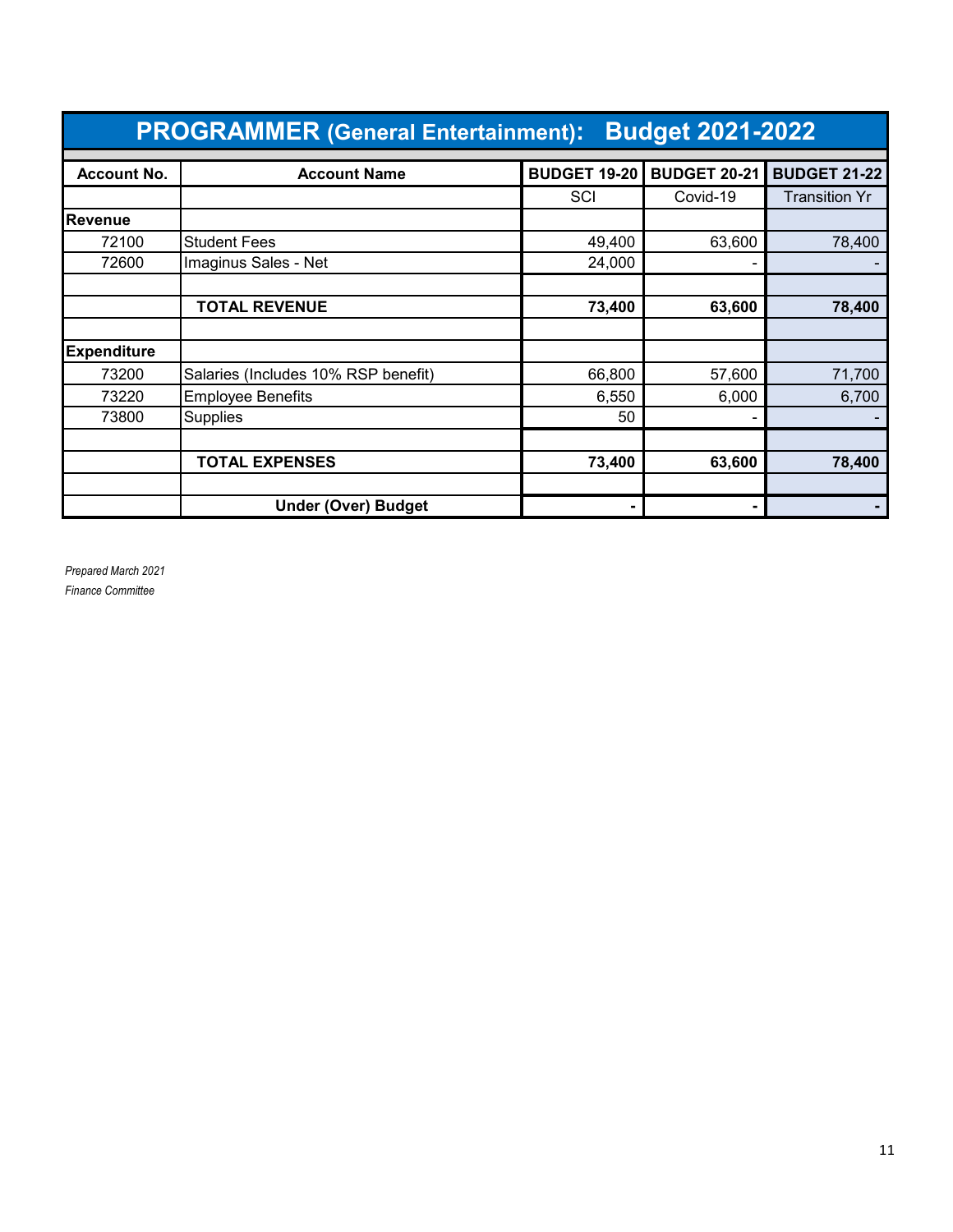|                    | <b>PROMOTIONAL SERVICES: Budget 2021-2022</b> |        |                                  |                      |
|--------------------|-----------------------------------------------|--------|----------------------------------|----------------------|
| <b>Account No.</b> | <b>Account Name</b>                           |        | <b>BUDGET 19-20 BUDGET 20-21</b> | <b>BUDGET 21-22</b>  |
|                    |                                               | SCI    | Covid-19                         | <b>Transition Yr</b> |
| Revenue            |                                               |        |                                  |                      |
| 52100              | <b>Student Fees</b>                           | 38,640 | 50,650                           | 51,700               |
| 52300              | Graphic Design                                | 750    |                                  |                      |
| 52400              | Postering - Net                               | 7,000  |                                  | 2,500                |
| 52500              | Large Format Service - Net                    | 5,000  |                                  | 2,500                |
| 52600              | Button Maker & Miscellaneous - Net            | 100    |                                  |                      |
| 52700              | Space Rentals - Kiosk & UC Banner             | 4,000  |                                  | 2,000                |
|                    |                                               |        |                                  |                      |
|                    | <b>TOTAL REVENUE</b>                          | 55,490 | 50,650                           | 58,700               |
|                    |                                               |        |                                  |                      |
| <b>Expenditure</b> |                                               |        |                                  |                      |
| 53200              | Wages - Graphic Designer                      | 44,300 | 45,320                           | 49,306               |
| 53210              | <b>Wages - Poster Runners</b>                 | 5,000  |                                  | 2,850                |
| 53220              | Benefits - Graphic Designer                   | 5,400  | 4,900                            | 6,044                |
| 53225              | Benefits - Poster Runners (CPP, EI)           | 250    |                                  | 125                  |
| 53600              | <b>Advertising &amp; Promotion</b>            | 100    | 50                               |                      |
| 53660              | Memberships & Subscriptions                   | 300    | 300                              | 300                  |
| 53800              | <b>Office Supplies</b>                        | 140    | 80                               | 75                   |
| 53870              | Photocopying                                  |        |                                  |                      |
|                    |                                               |        |                                  |                      |
|                    | <b>TOTAL EXPENSES</b>                         | 55,490 | 50,650                           | 58,700               |
|                    |                                               |        |                                  |                      |
|                    | <b>Under (Over) Budget</b>                    |        |                                  |                      |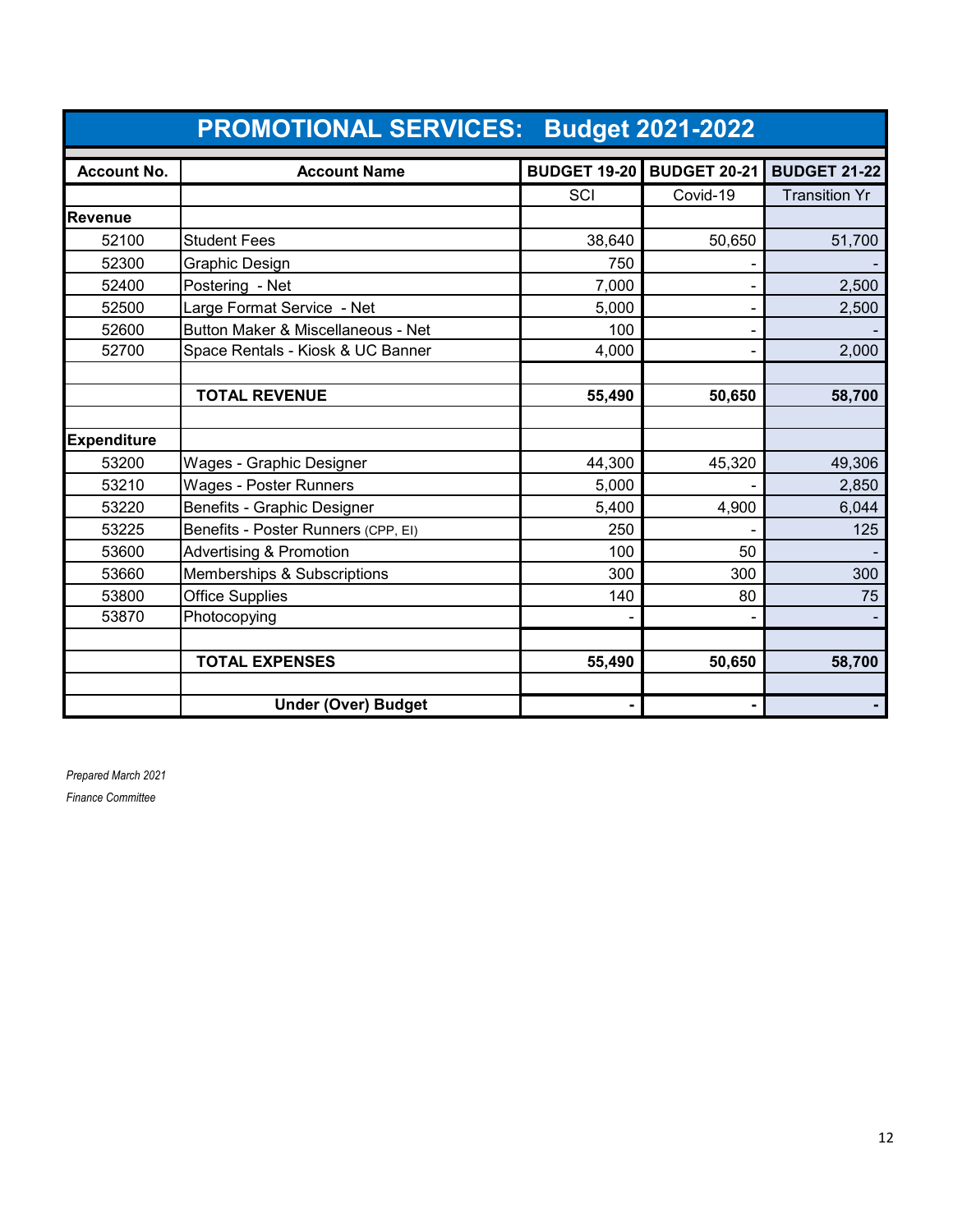|                    | <b>STUDENT EXPERIENCE:</b><br><b>Budget 2021-2022</b> |                     |                     |                      |
|--------------------|-------------------------------------------------------|---------------------|---------------------|----------------------|
| <b>Account No.</b> | <b>Account Name</b>                                   | <b>BUDGET 19-20</b> | <b>BUDGET 20-21</b> | <b>BUDGET 21-22</b>  |
|                    |                                                       | SCI                 | Covid-19            | <b>Transition Yr</b> |
| <b>Revenue</b>     |                                                       |                     |                     |                      |
| 27100              | <b>CSA Student Fees</b>                               | 45,200              | 47,650              | 48.340               |
| 27101              | Entertainment Fee: Cross Campus Orientation           | 8,000               | 14,500              | 15,000               |
|                    |                                                       |                     |                     |                      |
|                    | <b>TOTAL REVENUE</b>                                  | 53,200              | 62,150              | 63,340               |
|                    |                                                       |                     |                     |                      |
| <b>Expenditure</b> |                                                       |                     |                     |                      |
| 27200              | Salaries (Includes 3% Education/RSP)                  | 32,765              | 37,772              | 37,860               |
| 27220              | <b>Employee Benefits</b>                              | 4,225               | 4,500               | 4,770                |
| 27450              | Orientation Week Programming                          | 8,000               | 8,000               | 8,000                |
| 27450              | Winter Orientation (Winterfest)                       |                     | 6,500               | 7,000                |
| 27453              | <b>Summer Programming</b>                             |                     |                     | 200                  |
| 27454              | Fall Programming (includes Stressbusters)             | 2,500               | 2,500               | 2,500                |
| 27455              | Winter Programming (Includes Stressbusters)           | 4,000               | 2,500               | 2,500                |
| 27600              | <b>Advertising &amp; Promotion</b>                    | 1,000               | 300                 | 300                  |
| 27800              | Supplies                                              | 200                 | 50                  | 75                   |
| 27870              | Photocopying                                          | 510                 | 28                  | 135                  |
|                    |                                                       |                     |                     |                      |
|                    | <b>TOTAL EXPENSES</b>                                 | 53,200              | 62,150              | 63,340               |
|                    |                                                       |                     |                     |                      |
|                    | <b>Under (Over) Budget</b>                            |                     |                     |                      |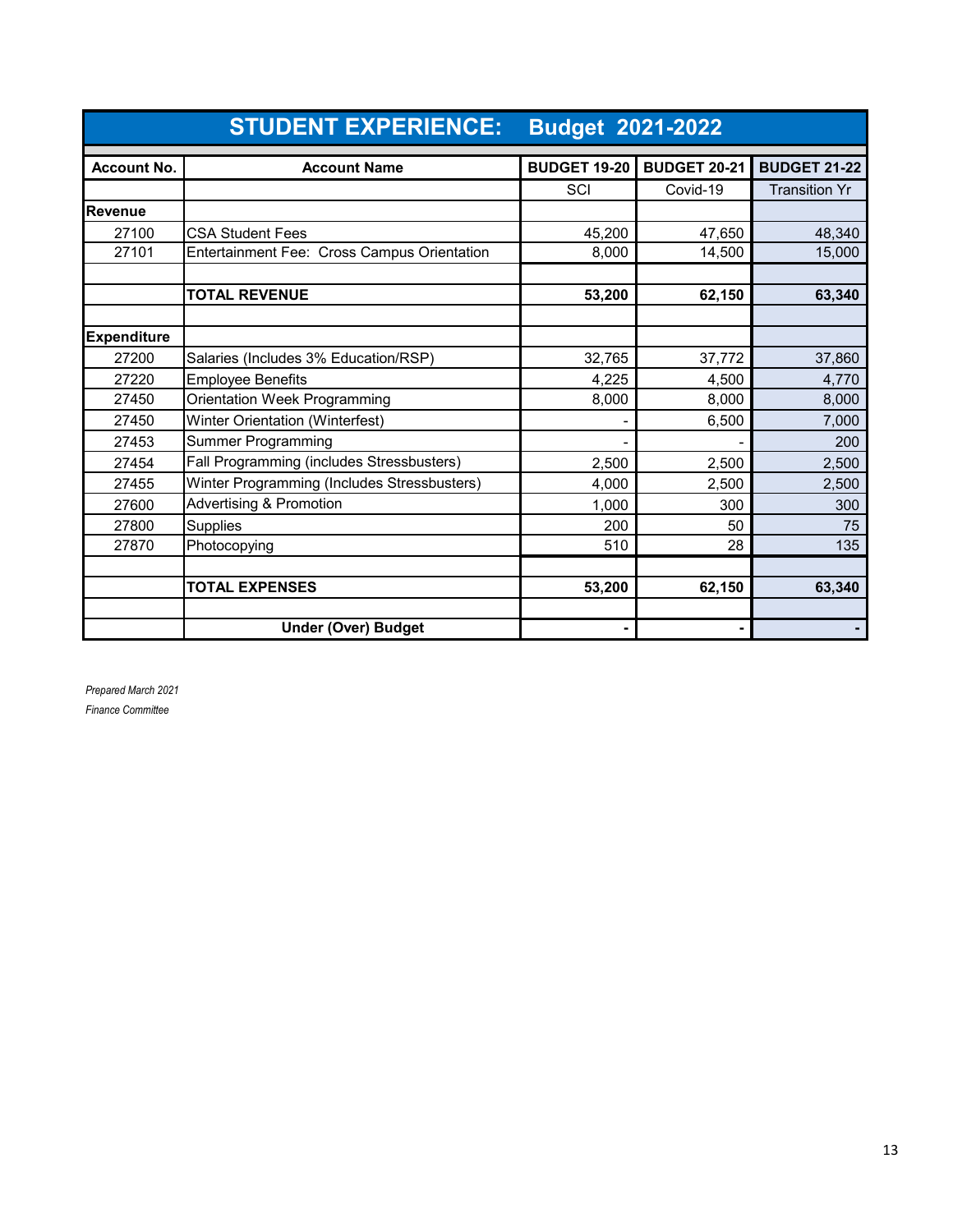### 2021-2022

|                                        | <b>SERVICE PROGRAMMES: Budgeted Allocation of Funding</b> |                   |                    |              |             |                 |             |
|----------------------------------------|-----------------------------------------------------------|-------------------|--------------------|--------------|-------------|-----------------|-------------|
| <b>Account Name</b>                    |                                                           | <b>PROGRAMMES</b> | <b>Bike Centre</b> | <b>Clubs</b> | <b>MEAL</b> | <b>SafeWalk</b> | <b>SHAC</b> |
|                                        |                                                           |                   |                    |              | Temporarily | Separate        |             |
| <b>REVENUE</b>                         |                                                           |                   |                    |              | Suspended   | <b>Budget</b>   |             |
| <b>Student Fees</b>                    | 62100                                                     | 52,980            | 17,700             | 15,900       |             | in 2020-2021    | 19,380      |
| <b>Entertainment Student Fees</b>      | 62101                                                     |                   |                    |              |             |                 |             |
| Solicitations/SSF                      | 62120                                                     | 3,400             | 3,400              |              |             |                 |             |
| Other Income from Sales                | 62400                                                     |                   |                    |              |             |                 |             |
| Other Income from Partners             | 62600                                                     |                   |                    |              |             |                 |             |
|                                        |                                                           | 56,380            | 21,100             | 15,900       |             |                 | 19,380      |
| <b>EXPENDITURES</b>                    |                                                           |                   |                    |              |             |                 |             |
| Co-ordinators/Temp Wages               | 63210                                                     | 37,434            | 16,200             | 8,154        |             |                 | 13,080      |
| <b>Employee Benefits</b>               | 63220                                                     | 1,856             | 820                | 426          |             |                 | 610         |
| Professional Fees (Legal Aid)          | 63380                                                     | 5,000             |                    |              |             |                 | 5,000       |
| Conference/Taxi/Van Rental             | 63390                                                     |                   |                    |              |             |                 |             |
| <b>Speaker Expenses</b>                | 63400                                                     |                   |                    |              |             |                 |             |
| Campaigns/Events/Workshops             | 63450                                                     | 2,710             | 2,000              | 300          |             |                 | 410         |
| <b>Volunteer Appreciation/Training</b> | 63500                                                     |                   |                    |              |             |                 |             |
| <b>Advertising &amp; Promotion</b>     | 63600                                                     | 820               | 400                | 220          |             |                 | 200         |
| Membership/Security Agreement          | 63660                                                     | 6,000             |                    | 6,000        |             |                 |             |
| Club Days Set Up                       | 63700                                                     | 720               |                    | 720          |             |                 |             |
| <b>Supplies</b>                        | 63800                                                     | 1,760             | 1,680              | 50           |             |                 | 30          |
| Telephone/Internet x 53200             | 63820                                                     |                   |                    |              |             |                 |             |
| Photocopying                           | 63870                                                     | 80                |                    | 30           |             |                 | 50          |
|                                        |                                                           | 56,380            | 21,100             | 15,900       |             |                 | 19,380      |

*Prepared March 2021*

*Finance Committee*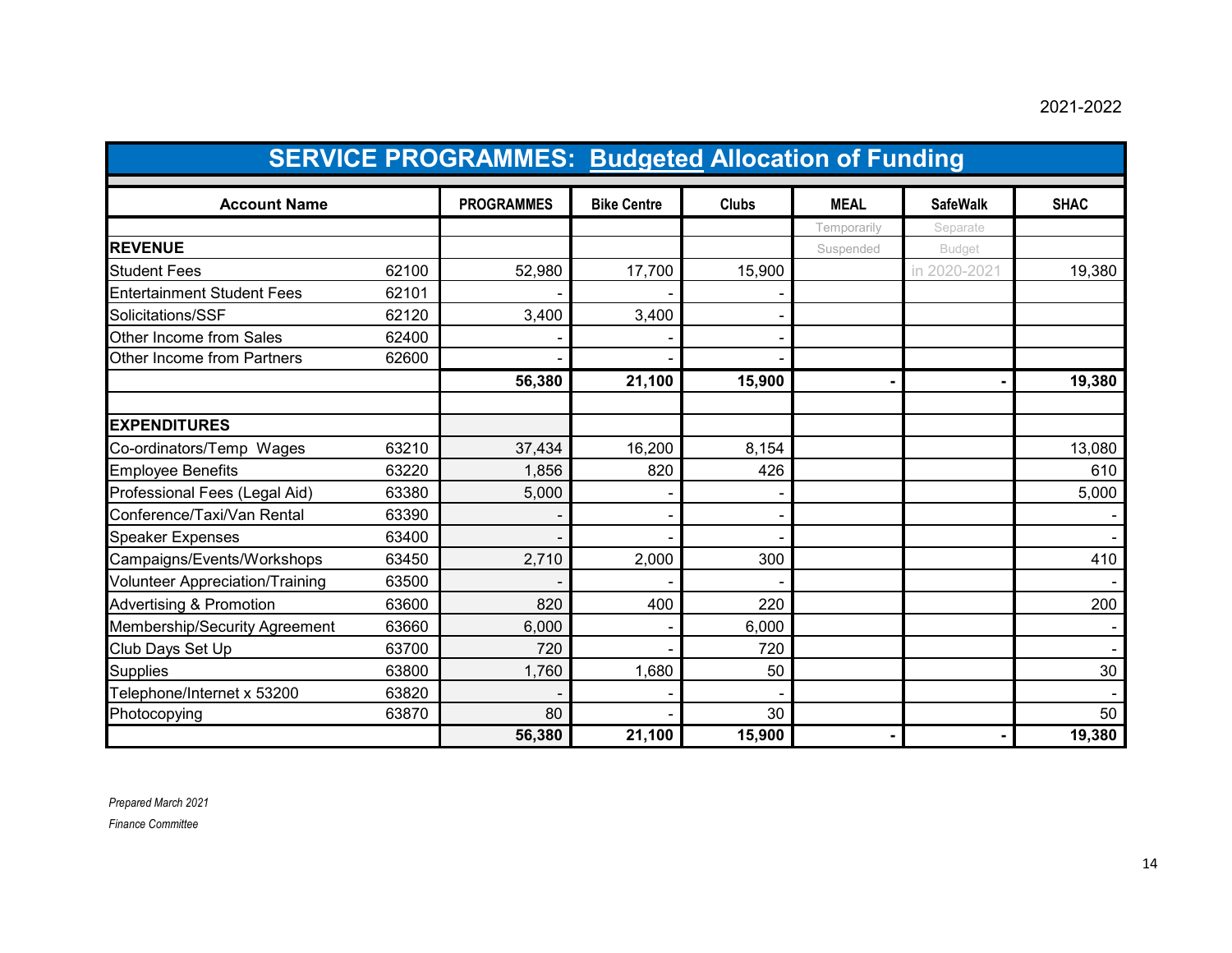| BIKE CENTRE: Budget 2021-2022 |                                       |             |                     |                      |  |
|-------------------------------|---------------------------------------|-------------|---------------------|----------------------|--|
| <b>Account No.</b>            | <b>Account Name</b>                   | Actual 2020 | <b>BUDGET 20-21</b> | <b>BUDGET 21-22</b>  |  |
|                               |                                       | SCI         | Covid-19            | <b>Transition Yr</b> |  |
|                               |                                       |             |                     |                      |  |
| <b>BIKE 62100</b>             | <b>Student Fees</b>                   | 18,850      |                     | 17,700               |  |
| 62120                         | Solicitations/Donations               | 1,362       |                     | 3,400                |  |
| 62335                         | Solicitation Surplus from Previous Yr | 4,988       |                     |                      |  |
| 62400                         | Sales - net                           | (227)       |                     |                      |  |
|                               | <b>TOTAL REVENUE</b>                  | 24,973      | ۰                   | 21,100               |  |
|                               |                                       |             |                     |                      |  |
| <b>Expenditure</b>            |                                       |             |                     |                      |  |
| <b>BIKE 63210</b>             | Co-ordinators Wages                   | 18,906      |                     | 16,200               |  |
| 63220                         | Employee Benefits (CPP & EI)          | 1,151       |                     | 820                  |  |
| 63450                         | Workshops                             | 277         |                     | 2,000                |  |
| 63500                         | <b>Volunteer Appreciation</b>         | 1,708       |                     |                      |  |
| 63600                         | Advertising                           | 798         |                     | 400                  |  |
| 63800                         | Supplies and tools                    | 1,653       |                     | 1,680                |  |
| 63870                         | Photocopying                          | 29          |                     |                      |  |
|                               |                                       |             |                     |                      |  |
|                               | <b>TOTAL EXPENSES</b>                 | 24,522      |                     | 21,100               |  |
|                               | <b>Under (Over) Budget</b>            | 451         |                     |                      |  |

| <b>Staff</b> | Position A               | 12 hrs/wk              | 372 Hours              | 6.190.00             |
|--------------|--------------------------|------------------------|------------------------|----------------------|
|              | Position B<br>Position C | 10 hrs/wk<br>10 hrs/wk | 300 Hours<br>300 Hours | 4.992.00<br>4.992.00 |
|              |                          |                        |                        | 16.174.00            |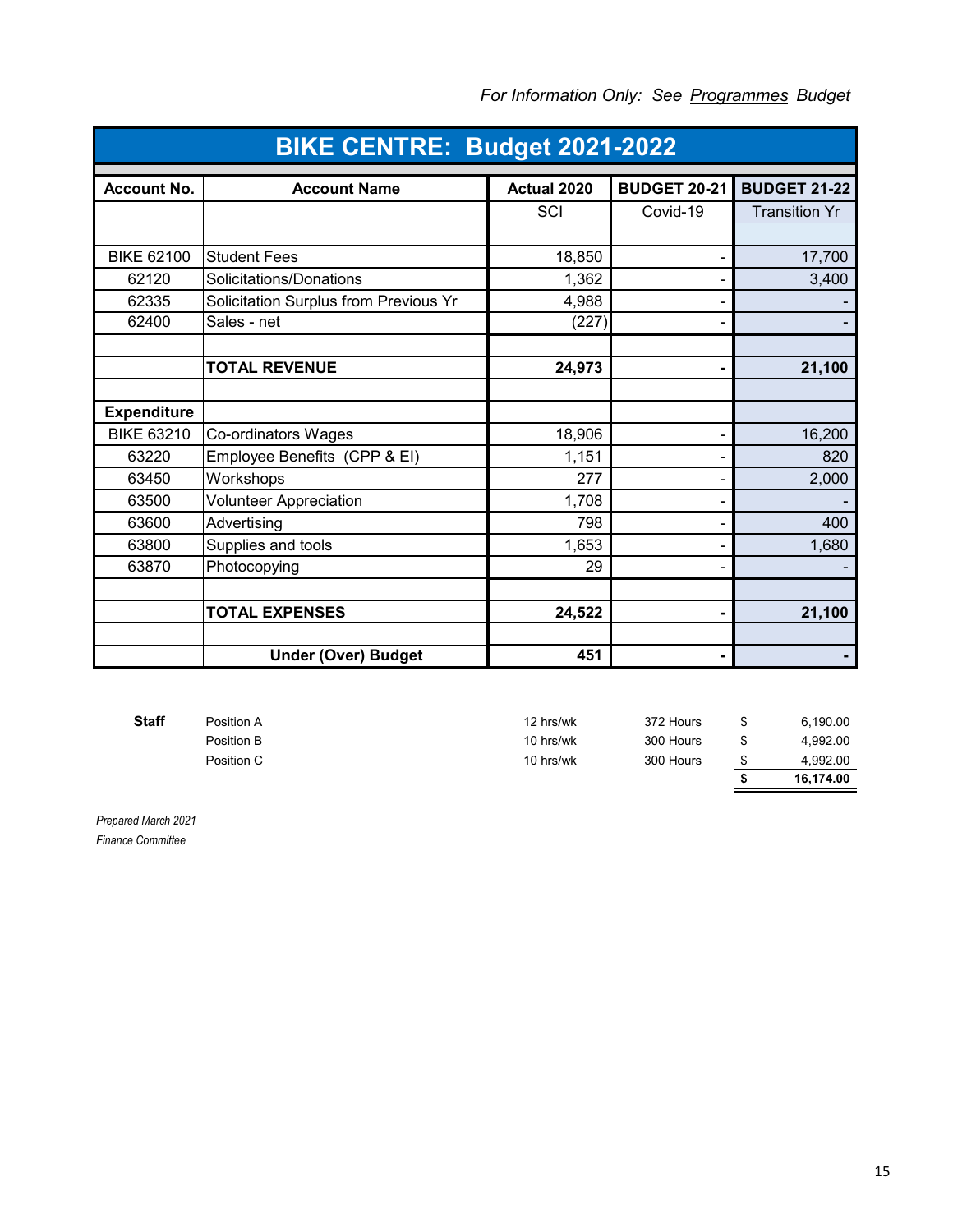| <b>CLUBS:</b><br><b>Budget 2021-2022</b> |                                                 |                     |                     |                      |  |  |
|------------------------------------------|-------------------------------------------------|---------------------|---------------------|----------------------|--|--|
| <b>Account No.</b>                       | <b>Account Name</b>                             | <b>BUDGET 19-20</b> | <b>BUDGET 20-21</b> | <b>BUDGET 21-22</b>  |  |  |
|                                          |                                                 | SCI                 | Covid-19            | <b>Transition Yr</b> |  |  |
| <b>Revenue</b>                           |                                                 |                     |                     |                      |  |  |
| <b>CLUB 62100</b>                        | <b>CSA Student Fees</b>                         | 24,100              | 11,450              | 15,900               |  |  |
|                                          | <b>TOTAL REVENUE</b>                            |                     |                     |                      |  |  |
|                                          |                                                 | 24,100              | 11,450              | 15,900               |  |  |
| <b>Expenditure</b>                       |                                                 |                     |                     |                      |  |  |
| <b>CLUB 63210</b>                        | Co-ordinators Wages                             | 9,825               | 7,760               | 8,154                |  |  |
| 63220                                    | Employee Benefits (CPP, EI)                     | 450                 | 370                 | 426                  |  |  |
| 63450                                    | Meeting Expenses (food & incentives)            | 750                 | 200                 | 300                  |  |  |
| 63600                                    | <b>Advertising &amp; Promo</b>                  | 500                 | 50                  | 220                  |  |  |
| 63660                                    | UC Services - Security/Maintenance Club Hallway | 10,900              | 3,000               | 6,000                |  |  |
| 63700                                    | Club Days Set Up                                | 1,440               |                     | 720                  |  |  |
| 63800                                    | <b>Supplies</b>                                 | 150                 | 50                  | 50                   |  |  |
| 63870                                    | Photocopying                                    | 85                  | 20                  | 30                   |  |  |
|                                          |                                                 |                     |                     |                      |  |  |
|                                          | <b>TOTAL EXPENSES</b>                           | 24,100              | 11,450              | 15,900               |  |  |
|                                          |                                                 |                     |                     |                      |  |  |
|                                          | <b>Under (Over) Budget</b>                      | ٠                   |                     |                      |  |  |

Staff Administrative Coordinator - Sept 7 to April 22, 2022 25 Flex + 10 hrs/wk 325 Hours \$ 5,408.00 Programming Coordinator - Sept 7 to April 22, 2022 15 Flex + 5 hrs/wk 165 Hours  $\frac{\$}{\$}$  2,746.00<br>8,154.00 **\$ 8,154.00**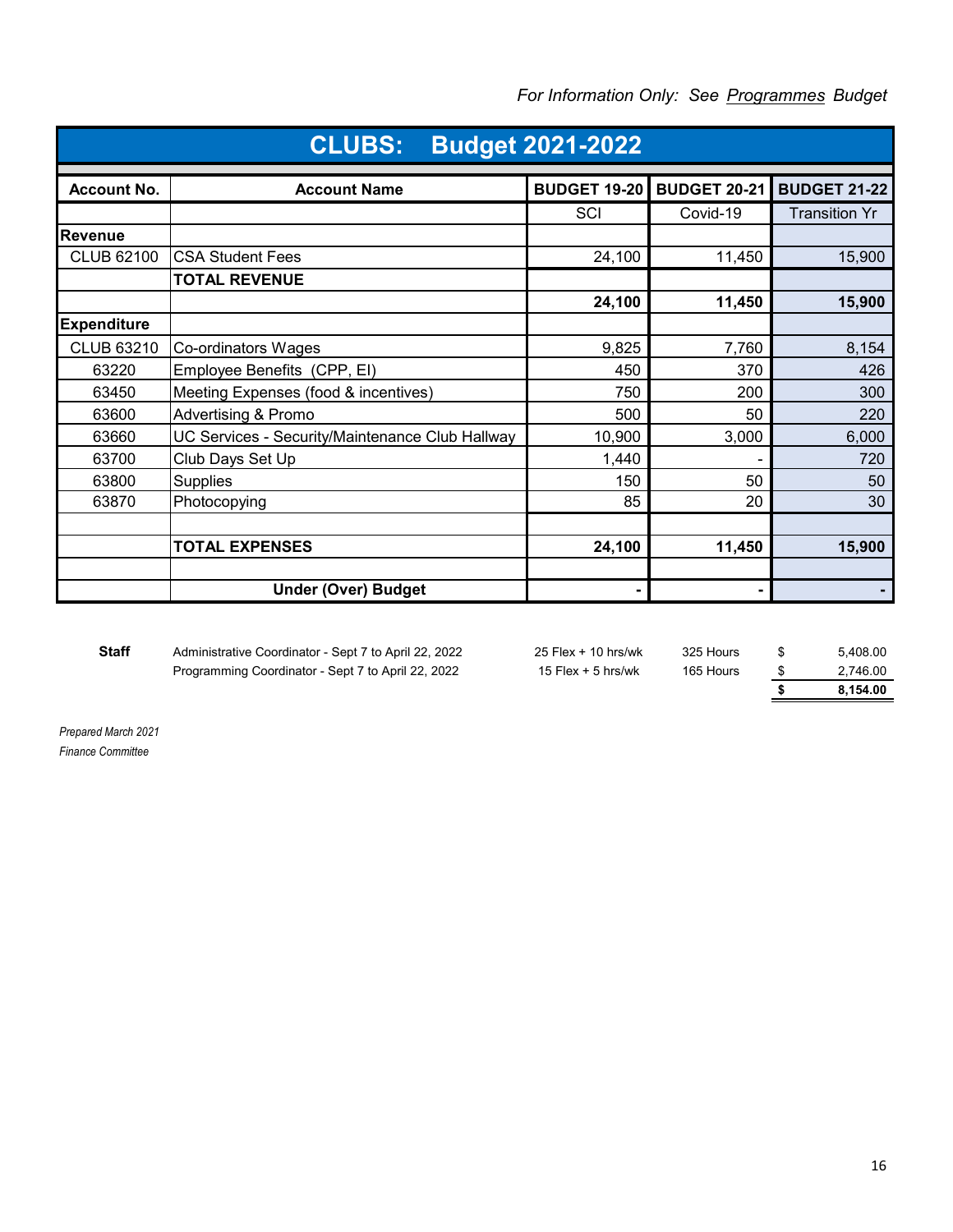| <b>STUDENT HELP &amp; ADVOCACY CENTRE: Budget 2021-2022</b> |                                      |                     |                     |                      |  |
|-------------------------------------------------------------|--------------------------------------|---------------------|---------------------|----------------------|--|
| <b>Account No.</b>                                          | <b>Account Name</b>                  | <b>BUDGET 19-20</b> | <b>BUDGET 20-21</b> | <b>BUDGET 21-22</b>  |  |
|                                                             |                                      | SCI                 | Covid-19            | <b>Transition Yr</b> |  |
|                                                             |                                      |                     |                     |                      |  |
| <b>SHAC</b><br>62100                                        | <b>CSA Student Fees</b>              | 21,750              | 18,150              | 19,380               |  |
|                                                             |                                      |                     |                     |                      |  |
|                                                             | <b>TOTAL REVENUE</b>                 | 21,750              | 18,150              | 19,380               |  |
|                                                             |                                      |                     |                     |                      |  |
| <b>Expenditure</b>                                          |                                      |                     |                     |                      |  |
| SHAC 63210                                                  | Co-ordinators Wages                  | 12,405              | 12,192              | 13,080               |  |
| 63220                                                       | Employee Benefits (CPP & EI)         | 745                 | 570                 | 610                  |  |
| 63380                                                       | Professional Fees (Legal Aid Clinic) | 6,000               | 5,000               | 5,000                |  |
| 63450                                                       | <b>Information/Awareness Events</b>  | 800                 | 300                 | 410                  |  |
| 63500                                                       | Volunteer Training & Appreciation    | 600                 |                     |                      |  |
| 63600                                                       | <b>Advertising &amp; Promotion</b>   | 870                 | 50                  | 200                  |  |
| 63800                                                       | Supplies (incls Resource Material)   | 200                 | 38                  | 30                   |  |
| 63870                                                       | Photocopying                         | 130                 |                     | 50                   |  |
|                                                             |                                      |                     |                     |                      |  |
|                                                             | <b>TOTAL EXPENSES</b>                | 21,750              | 18,150              | 19,380               |  |
|                                                             |                                      |                     |                     |                      |  |
|                                                             | <b>Under (Over) Budget</b>           |                     |                     |                      |  |

### *For Information Only: See Programmes Budget*

|                                                  |                      |     | 13.080.00 |
|--------------------------------------------------|----------------------|-----|-----------|
| Assistant Coordinator - Sept 7 to April 22, 2022 | 13 Flex $+$ 6 hrs/wk | 193 | 3.212.00  |
| Assistant Coordinator - Sept 7 to April 22, 2022 | 13 Flex $+$ 6 hrs/wk | 193 | 3.212.00  |
| SHAC Coordinator - Sept 7 to April 22, 2022      | 40 Flex +12 hrs/wk   | 400 | 6.656.00  |
|                                                  |                      |     |           |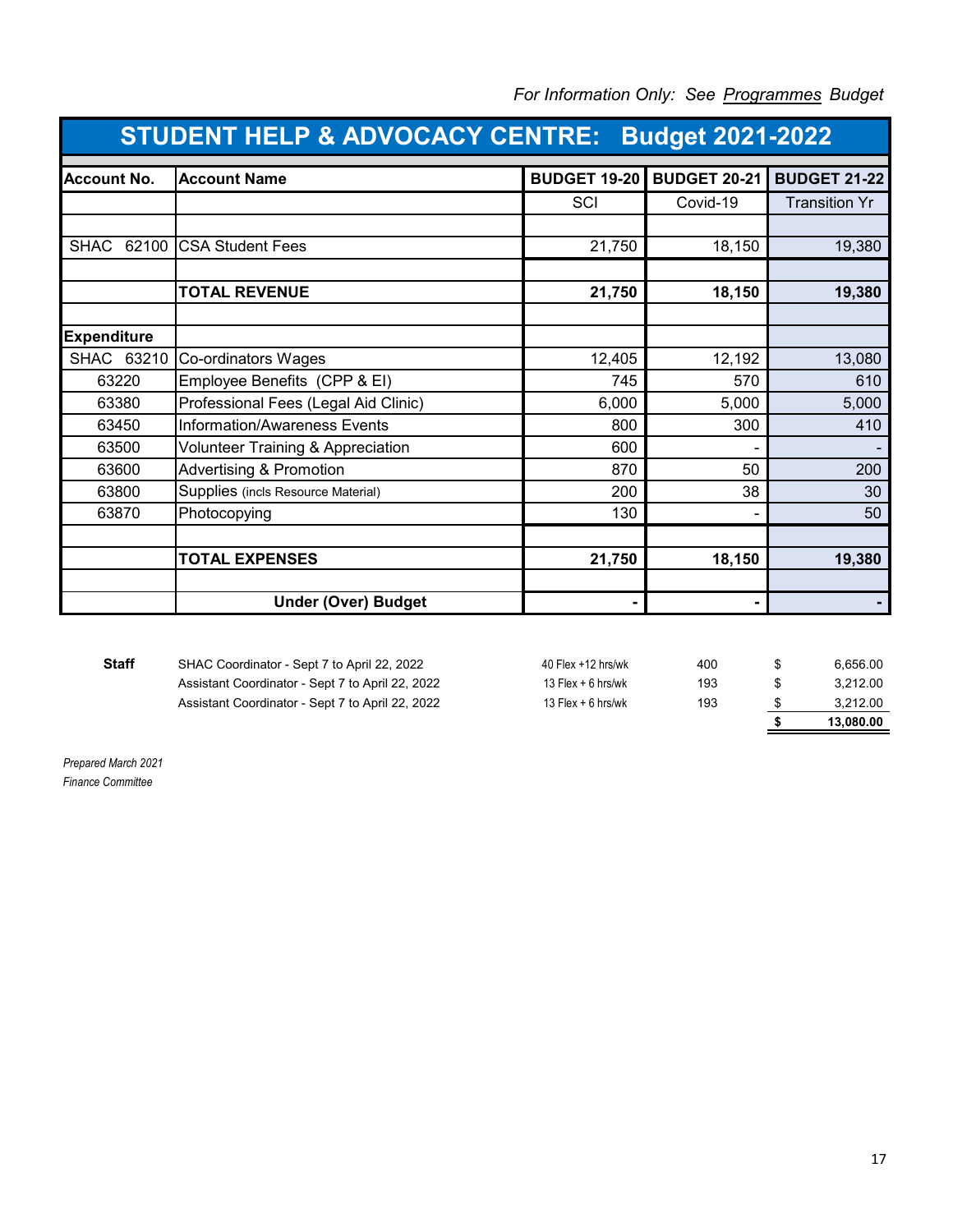| Restricted Fee, information only |  |  |
|----------------------------------|--|--|
|----------------------------------|--|--|

| <b>FOODBANK:</b><br><b>Budget 2021-2022</b> |                                                 |                      |                     |                      |  |
|---------------------------------------------|-------------------------------------------------|----------------------|---------------------|----------------------|--|
| <b>Account No.</b>                          | <b>Account Name</b>                             | <b>YTD Feb 28/21</b> | <b>BUDGET 20-21</b> | <b>BUDGET 21-22</b>  |  |
|                                             |                                                 | Covid-19             | Covid-19            | <b>Transition Yr</b> |  |
| <b>Revenue</b>                              |                                                 |                      |                     |                      |  |
| 28100                                       | Student Fees: Undergraduate                     | 104,915              | 105,500             | 108,500              |  |
| 28120                                       | Solicitations                                   | 7,999                | 5,410               | 10,000               |  |
| 28130                                       | <b>Student Fees: Graduate</b>                   | 18,448               | 16,000              | 18,800               |  |
| 28135                                       | <b>CSA Support</b>                              | 1,500                | 1,500               | 4,000                |  |
| 28140                                       | <b>Bullring Support for Cooking Classes</b>     |                      |                     |                      |  |
|                                             | <b>TOTAL REVENUE</b>                            | 132,862              | 128,410             | 141,300              |  |
| <b>Expenditure</b>                          |                                                 |                      |                     |                      |  |
| 28210                                       |                                                 | 33,157               | 41,605              | 46,427               |  |
| 28220                                       | Co-ordinators Wages<br><b>Employee Benefits</b> | 2,993                |                     | 3,453                |  |
| 28390                                       | <b>Transportation Costs</b>                     |                      | 4,950<br>75         | 100                  |  |
| 28440                                       | Service Support and Resource                    | 340                  | 1,500               |                      |  |
| 28450                                       | <b>Cooking Classes</b>                          |                      |                     |                      |  |
| 28451                                       | Garden Supplies (In & Out)                      |                      | 160                 | 160                  |  |
| 28500                                       | <b>Volunteer Appreciation</b>                   | 73                   |                     |                      |  |
| 28501                                       | <b>Staff or Volunteer Training</b>              |                      |                     |                      |  |
| 28510                                       | Compassionate Fund                              | 50                   | 200                 | 200                  |  |
| 28540                                       | <b>Food Acquisition</b>                         | 77,200               | 74,000              | 84,500               |  |
| 28541                                       | <b>Special Diet</b>                             | 960                  | 2,560               | 3,840                |  |
| 28600                                       | Advertising                                     |                      | 400                 | 550                  |  |
| 28700                                       | <b>University Services</b>                      | 586                  | 300                 | 300                  |  |
| 28800                                       | <b>Supplies</b>                                 | 1,206                | 2,560               | 1,700                |  |
| 28870                                       | Photocopying                                    |                      | 100                 | 70                   |  |
|                                             |                                                 |                      |                     |                      |  |
|                                             | <b>TOTAL EXPENSES</b>                           | 116,565              | 128,410             | 141,300              |  |
|                                             |                                                 |                      |                     |                      |  |
|                                             | <b>Under (Over) Budget</b>                      | 16,297               |                     |                      |  |

**Staff** FoodBank Coordinator - full time 35 hrs/wk 1560 \$ 36,359.00 Assistant - Sept 7 - April 22, 2022 10.5 hrs/wk 325 \$ 5,408.00 Assistant - Sept 7 - April 22, 2022 9 hrs/wk 280  $\frac{\$}{\$}$  4,660.00 **\$ 46,427.00**

*Prepared March 2021 LAC/HH/CS Finance Committee*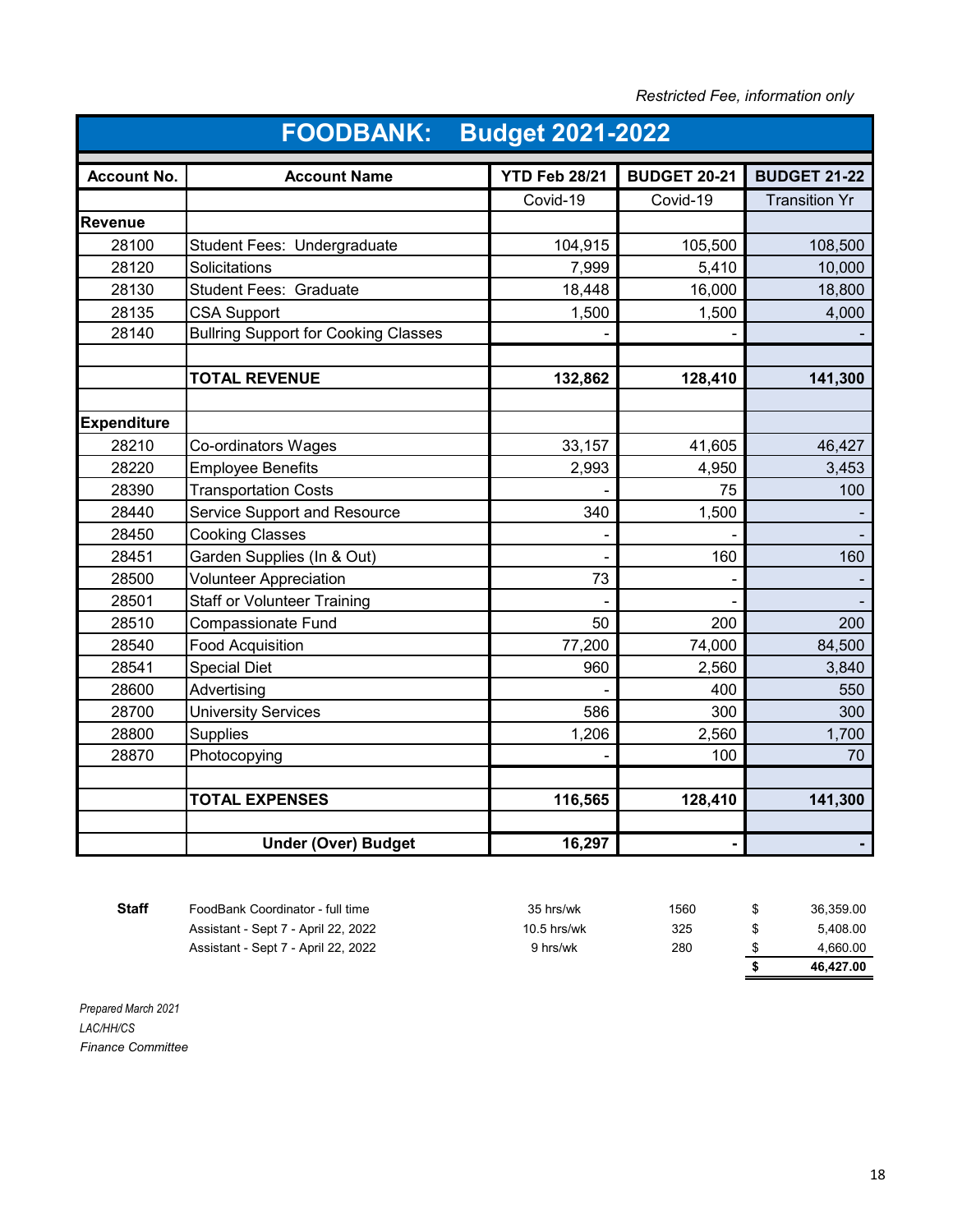*Restricted Fee, Information Only*

| SAFEWALK: Budget 2021-2022 |                                                  |                     |                     |                      |  |
|----------------------------|--------------------------------------------------|---------------------|---------------------|----------------------|--|
| <b>Account No.</b>         | <b>Account Name</b>                              | <b>BUDGET 19-20</b> | <b>BUDGET 20-21</b> | <b>BUDGET 21-22</b>  |  |
|                            |                                                  | SCI                 | Covid-19            | <b>Transition Yr</b> |  |
| Revenue                    |                                                  |                     | Fee suspended       |                      |  |
| 26100                      | <b>CSA Student Fees</b>                          | 4,000               |                     |                      |  |
| 26120                      | SSF - Undergraduates (NEW SW Fee collected W'20) | 12,200              |                     | 30,810               |  |
| 26130                      | <b>SSF - Graduates</b>                           | 1,435               |                     | 1,520                |  |
|                            | <b>TOTAL REVENUE</b>                             | 17,635              |                     | 32,330               |  |
| <b>Expenditure</b>         |                                                  |                     |                     |                      |  |
| 26210                      | Co-ordinators Wages                              | 11,285              |                     | 11,898               |  |
| 26220                      | Employee Benefits (CPP, EI)                      | 700                 |                     | 633                  |  |
| 26350                      | <b>Surplus/Deficit Transfer Line</b>             |                     | (5, 365)            |                      |  |
| 26380                      | CSA Administrative Fee (9% of fees)              |                     |                     | 1,450                |  |
| 26390                      | Taxi Expenses                                    | 1,850               |                     | 925                  |  |
| 26500                      | <b>Volunteer Appreciation &amp; Training</b>     | 1,500               |                     | 750                  |  |
| 26550                      | Electric Vehicle (purchase/maintenance)          |                     | 28,884              | 15,370               |  |
| 26600                      | Advertising                                      | 1,110               |                     | 550                  |  |
| 26800                      | <b>Supplies</b>                                  | 200                 |                     | 100                  |  |
| 26820                      | Telephone Charge for UoG x53200                  | 850                 |                     | 600                  |  |
| 26870                      | Photocopying                                     | 140                 |                     | 54                   |  |
|                            | <b>TOTAL EXPENSES</b>                            | 17,635              | 23,519              | 32,330               |  |
|                            | <b>Under (Over) Budget</b>                       |                     | (23, 519)           |                      |  |

| <b>Staff</b> | SafeWalk Coordinator - Sept 7 to April 22, 2022    | 7.5 Flex + 12.5 hrs/wk | 362.5 | 6.032.00  |
|--------------|----------------------------------------------------|------------------------|-------|-----------|
|              | SafeWalk Volunteer & PR - Sept 7 to April 22, 2022 | 7.5 Flex + 12.5 hrs/wk | 352.5 | 5.866.00  |
|              |                                                    |                        |       | 11.898.00 |

*Revised July 2021 LAC/NW*